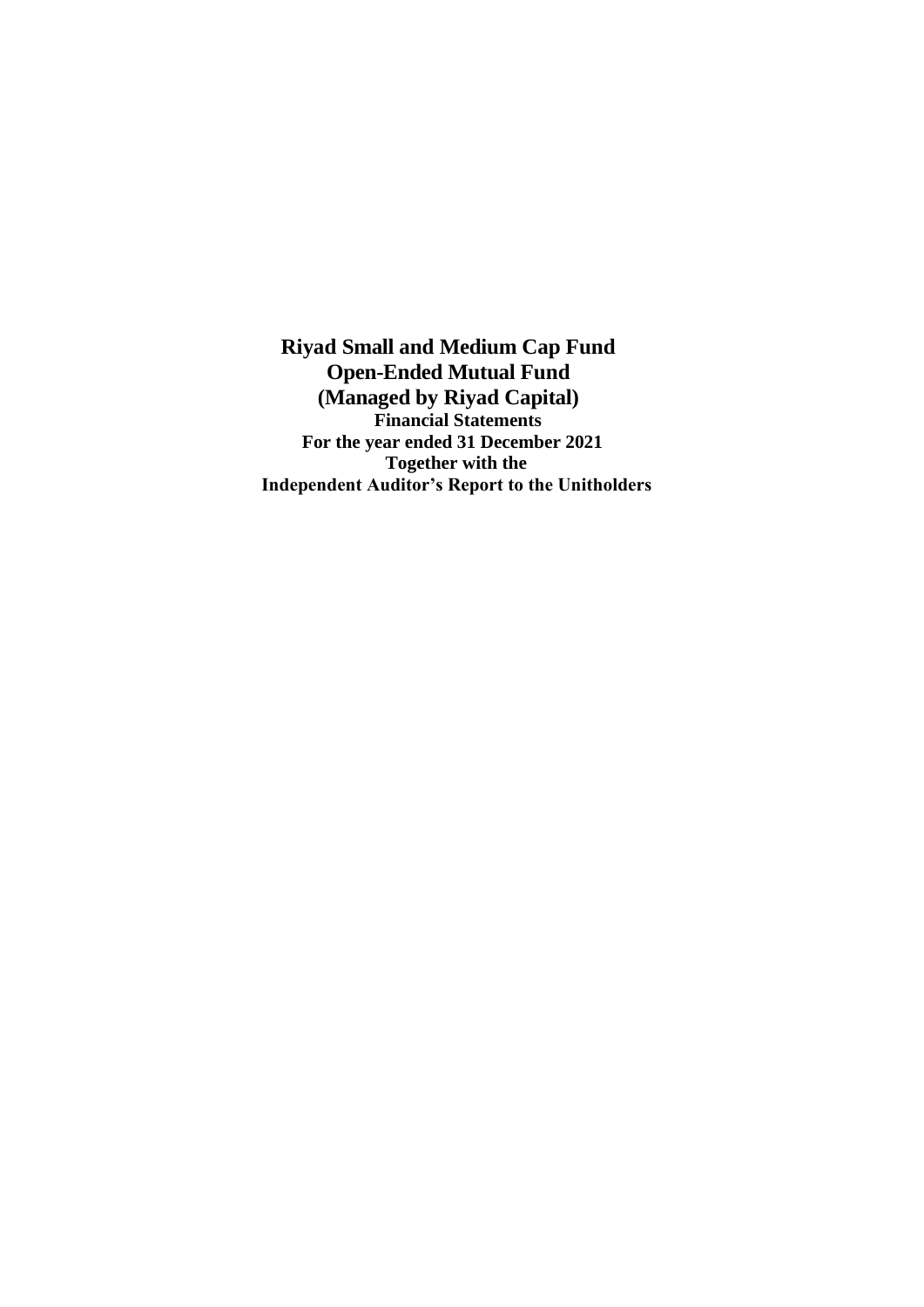| <b>Riyad Small and Medium Cap Fund</b><br><b>Open-Ended Mutual Fund</b><br>(Managed by Riyad Capital)                                   |              |
|-----------------------------------------------------------------------------------------------------------------------------------------|--------------|
| <b>Financial Statements</b><br>For the Year ended 31 December 2021<br>Together with the Independent Auditor's Report to the Unitholders |              |
|                                                                                                                                         | <b>PAGES</b> |
| INDEPENDENT AUDITOR'S REPORT TO THE UNITHOLDERS                                                                                         | $1 - 2$      |
| STATEMENT OF FINANCIAL POSITION                                                                                                         | 3            |
| STATEMENT OF COMPREHENSIVE INCOME                                                                                                       | 4            |
| STATEMENT OF CHANGES IN NET ASSETS (EQUITY) ATTRIBUTABLE TO THE UNIT HOLDERS                                                            | 5            |
| <b>STATEMENT OF CASH FLOWS</b>                                                                                                          | 6            |
| NOTES TO THE FINANCIAL STATEMENTS                                                                                                       | $7 - 22$     |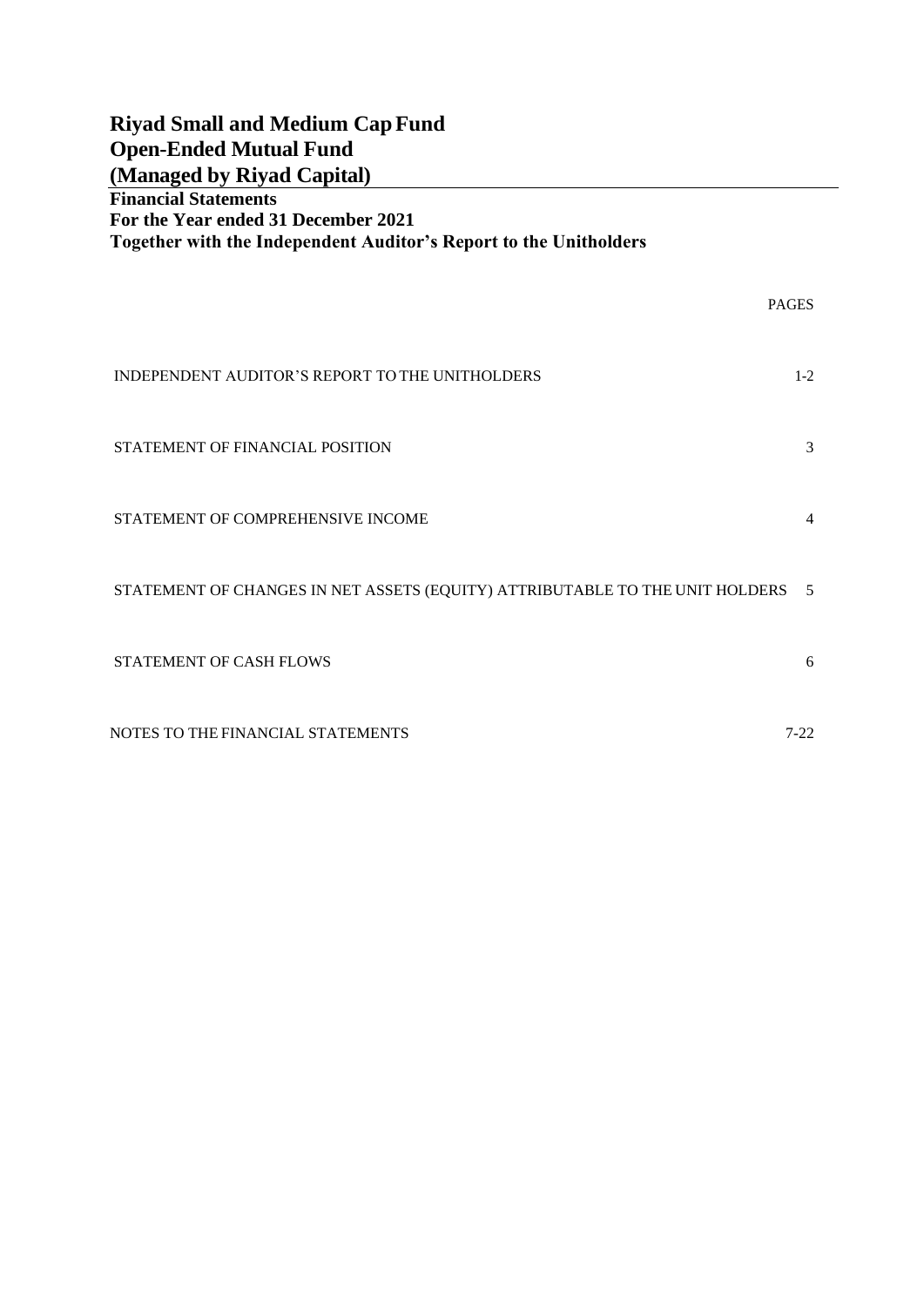

#### **INDEPENDENT AUDITOR'S REPORT**

## **TO THE UNITHOLDERS RIYAD SMALL AND MEDIUM CAP FUND MANAGED BY RIYAD CAPITAL Riyadh, Kingdom of Saudi Arabia**

#### **Report on the Audit of the Financial Statements**

#### **Opinion**

We have audited the accompanying financial statements of **RIYAD SMALL AND MEDIUM CAP FUND** ("the Fund"), being managed by Riyad Capital (the "Fund Manager"), which comprise of the financial position as at 31 December 2021 and the statements of comprehensive income, statement of changes in net assets (Equity) attributable to the unitholders and statement of cash flows for the year then ended and notes to the financial statements, including a summary of significant accounting policies.

In our opinion, the accompanying financial statements statement present fairly, in all material respects, the Financial Position of the Fund as at 31 December 2021, and it's financial performance and it's cash flows for the year then ended in accordance with International Financial Reporting Standards that are endorsed in the Kingdom of Saudi Arabia and other standards and pronouncements endorsed by the Saudi Organization for Chartered and Professional Accountants ("SOCPA").

#### **Basis for Unqualified Opinion**

We conducted our audit in accordance with International Standards on Auditing ("ISA") that are endorsed in the Kingdom of Saudi Arabia. Our responsibilities under those standards are further described in the *Auditors' Responsibilities for the Audit of the Financial Statements section* of our report. We are independent of the Fund in accordance with the professional code of conduct and ethics that are endorsed in the Kingdom of Saudi Arabia that are relevant to our audit of the Fund's financial statements and we have fulfilled our ethical responsibilities in accordance with these requirements. We believe that the audit evidence we have obtained is sufficient and appropriate to provide basis for our opinion.

#### **Responsibilities of Management and Those Charged with Governance for the Financial Statements**

Management is responsible for the preparation and fair presentation of the financial statements in accordance with International Financial Reporting Standards that are endorsed in the Kingdom of Saudi Arabia and other standards and pronouncements endorsed by SOCPA and the Fund's Terms and Condition and for such internal control as management determines is necessary to enable the preparation of financial statements that are free from material misstatement, whether due to fraud or error.

In preparing the financial statements, Fund management is responsible for assessing the Fund's ability to continue as a going concern, disclosing, as applicable, matters related to going concern and using the going concern basis of accounting unless management either intends to liquidate the Fund or to cease operations, or has no realistic alternative but to do so.

Those charged with governance the Board of Directors, are responsible for overseeing the Fund's financial reporting process.

Riyadh \ Tel: +966 11 206 5333 Fax: +966 11 206 5444<br>P.O.Box 69658 Riyadh 11557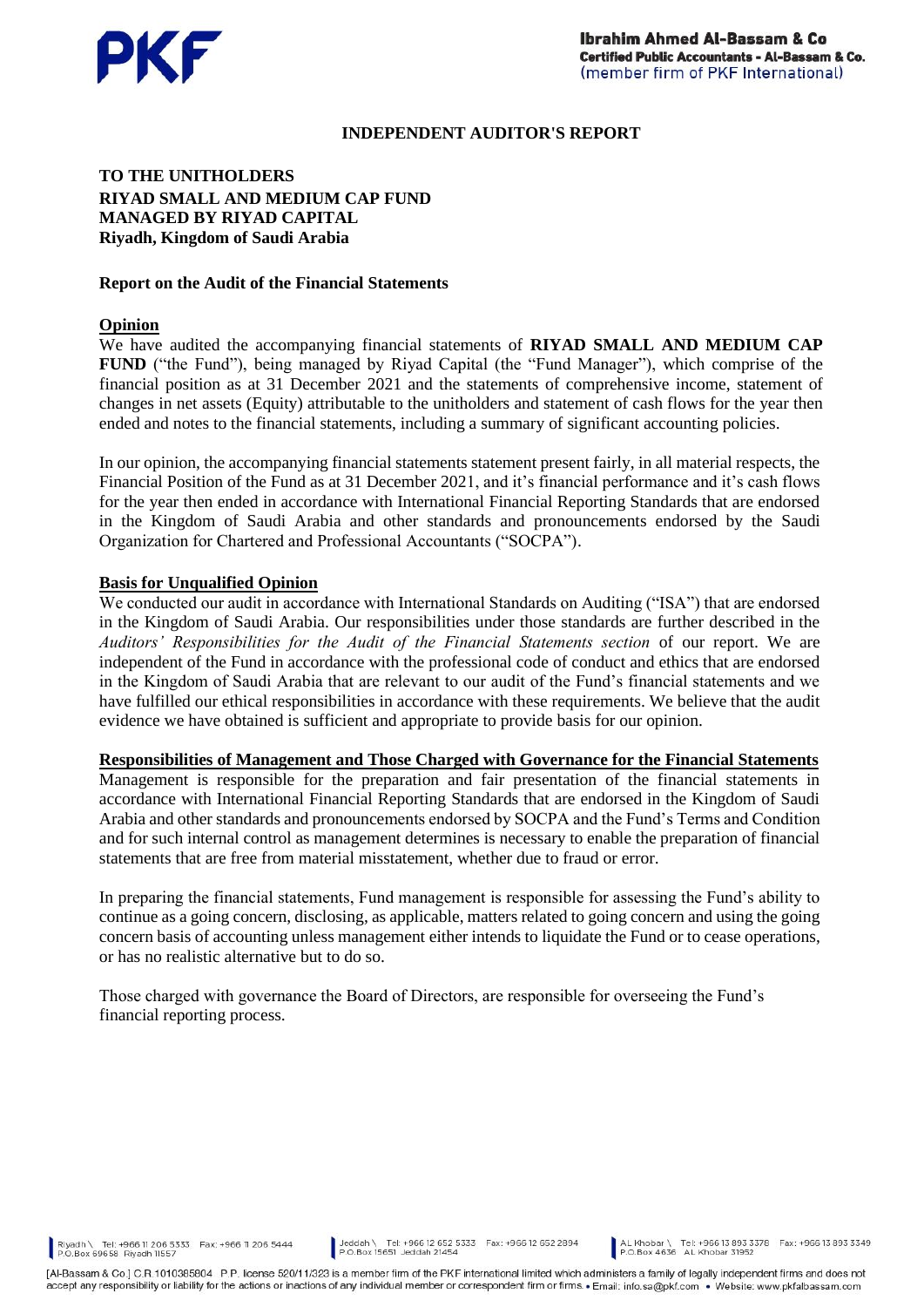

#### **INDEPENDENT AUDITOR'S REPORT (CONTINUED)**

## **TO THE UNITHOLDERS RIYAD SMALL AND MEDIUM CAP FUND MANAGED BY RIYAD CAPITAL**

#### **Riyadh, Kingdom of Saudi Arabia**

#### **Auditor's Responsibilities for the Audit of the Financial Statements**

Our objectives are to obtain reasonable assurance about whether the financial statements as a whole are free from material misstatement, whether due to fraud or error, and to issue an audit report that includes our opinion. Reasonable assurance is a high level of assurance but is not a guarantee that an audit conducted in accordance with ISA that are endorsed in the Kingdom of Saudi Arabia will always detect a material misstatement when it exists. Misstatements can arise from fraud or error and are considered material if, individually or in the aggregate, they could reasonably be expected to influence the economic decisions of users taken on the basis of these financial statements.

As part of an audit in accordance with ISAs that are endorsed in the Kingdom of Saudi Arabia, we exercise professional judgment and maintain professional skepticism throughout the audit. We also:

- Identify and assess the risks of material misstatement of the financial statements, whether due to fraud or error, design and perform audit procedures responsive to those risks, and obtain audit evidence that is sufficient and appropriate to provide a basis for our opinion. The risk of not detecting a material misstatement resulting from fraud is higher than for one resulting from error, as fraud may involve collusion, forgery, intentional omissions, misrepresentations, or the override of internal control.
- Obtain an understanding of internal control relevant to the audit in order to design audit procedures that are appropriate in the circumstances, but not for the purpose of expressing an opinion on the effectiveness of the Fund's internal control.
- Evaluate the appropriateness of accounting policies used and the reasonableness of accounting estimates and related disclosures made by management.
- Conclude on the appropriateness of management's use of the going concern basis of accounting and, based on the audit evidence obtained, whether a material uncertainty exists related to events or conditions that may cast significant doubt on the Fund's ability to continue as a going concern. If we conclude that a material uncertainty exists, we are required to draw attention in our audit report to the related disclosures in the financial statements or, if such disclosures are inadequate, to modify our opinion. Our conclusions are based on the audit evidence obtained up to the date of our audit report. However, future events or conditions may cause the Fund to cease to continue as a going concern.
- Evaluate the overall presentation, structure and content of the financial statements, including the disclosures, and whether the financial statements represent the underlying transactions and events in manner that achieves fair presentation.

Riyadh \ Tel: +966 11 206 5333 Fax: +966 11 206 5444<br>P.O.Box 69658 Riyadh 11557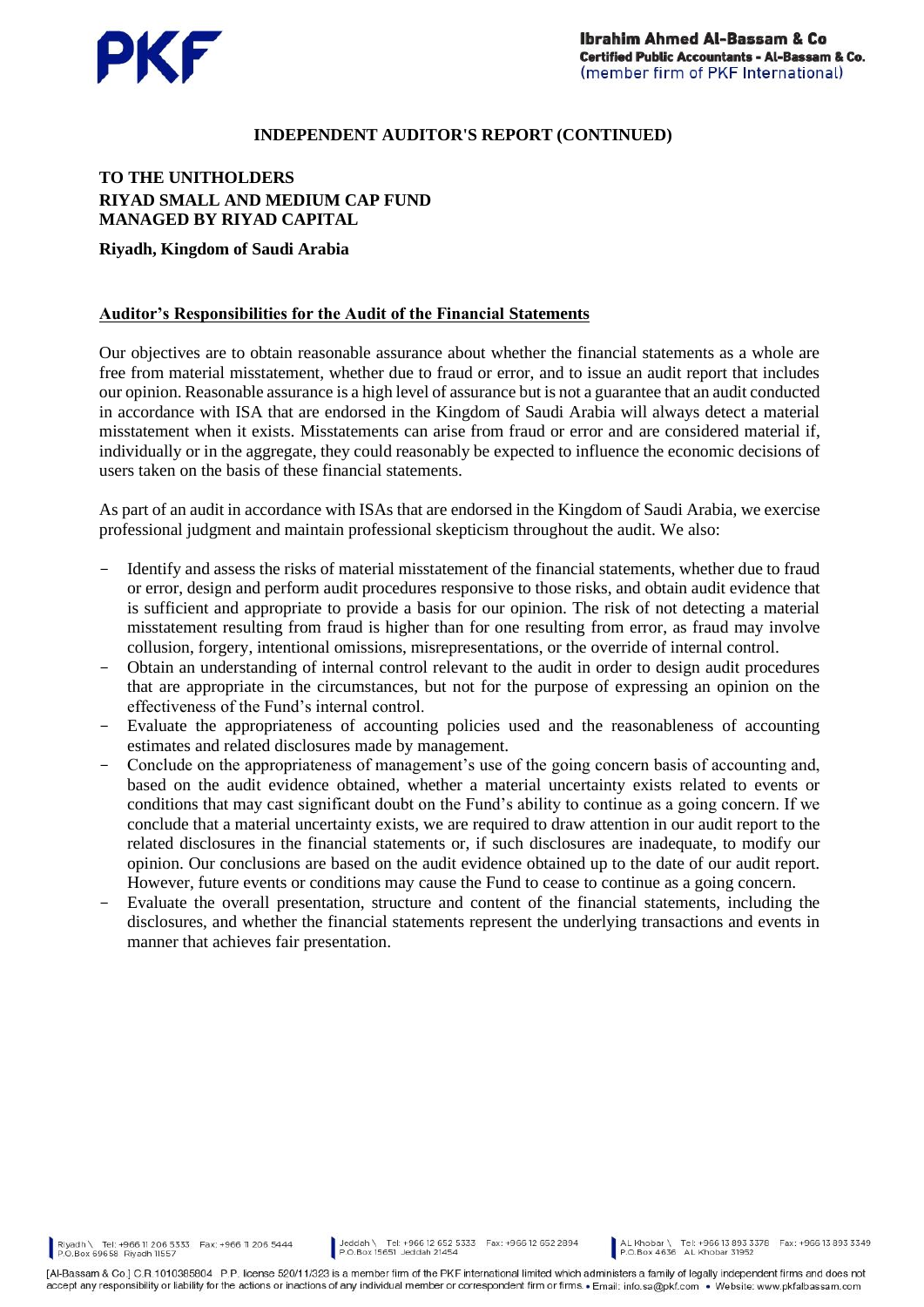

## **INDEPENDENT AUDITOR'S REPORT (CONTINUED)**

#### **TO THE UNITHOLDERS** RIYAD SMALL AND MEDIUM CAP FUND **MANAGED BY RIYAD CAPITAL**

Riyadh, Kingdom of Saudi Arabia

We communicate with those charged with governance regarding, among other matters, the planned scope and timing of the audit and significant audit findings, including any significant deficiencies in internal control that we identify during our audit.

For and on the half of Al Bassadi & Co. A. Al-Bassam **Public Accountant** ation No. 337



Riyadh, Kingdom of Saudi Arabia

22 March 2022 19 Sha'aban 1443

Riyadh \ fel +966 #206 5333 Fax +966 # 206 5444

Jeddah \ Tel +96612 652 5333 Fax +96612 652 2894<br>P.O.Box (565) Jeddah 21454

AL Khobar \ Tel. +966 13893 3378 Fax +966 13893 3349<br>PO Box 4636 AL Khobar 31952

extra formation of the Unit of the Marian of the PKF international limited which administers a family of legally independent firms and does not paid in the and does not all the PKF international limited which administers a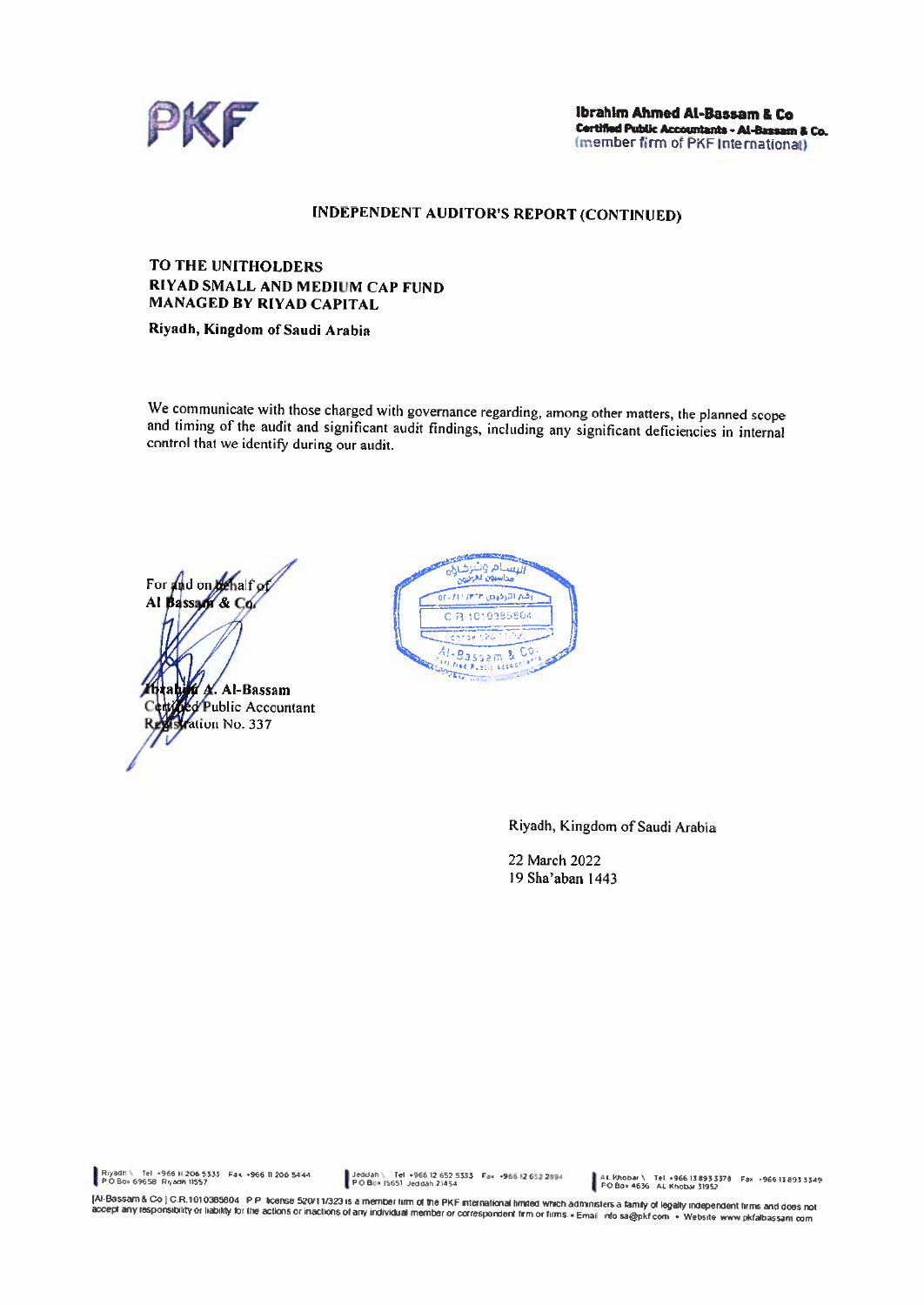# <span id="page-5-0"></span>**STATEMENT OF FINANCIAL POSITION As at 31 December 2021**

**(Amounts in Saudi Arabian Riyals)**

|                                                                 | <b>Note</b> | 31 December<br>2021 | 31 December<br>2020 |
|-----------------------------------------------------------------|-------------|---------------------|---------------------|
| <b>ASSETS</b>                                                   |             |                     |                     |
| Cash and cash equivalents                                       | 6,11        | 920,119             | 108,042             |
| Investments carried at fair value through profit or loss (FVPL) | 7           | 20,445,491          | 16,994,910          |
| Dividend receivable                                             |             | 4,772               |                     |
| <b>Total assets</b>                                             |             | 21,370,382          | 17,102,952          |
| <b>LIABILITIES</b>                                              |             |                     |                     |
| Management fees payable                                         | 11          | 129,072             | 88,184              |
| Accrued expenses                                                |             | 43,629              | 35,445              |
| Redemptions payable                                             |             | 102,411             |                     |
| <b>Total liabilities</b>                                        |             | 275,112             | 123,629             |
| Net assets (equity) attributable to the Unit holders            |             | 21,095,270          | 16,979,323          |
| Units in issue (number)                                         | 8           | 670,452.49          | 716,494.24          |
| Net assets (equity) attributable to each unit                   |             | 31.46               | 23.70               |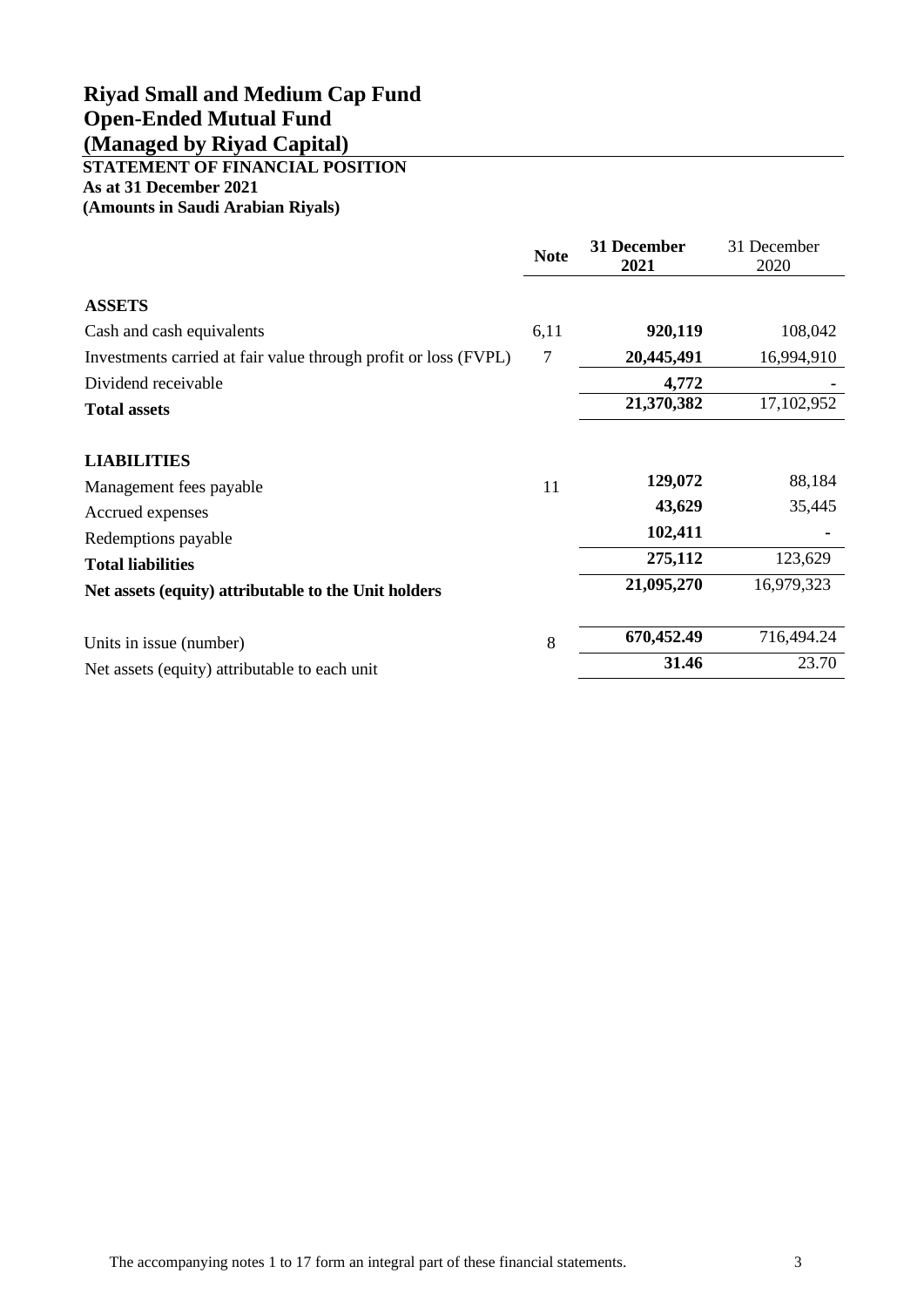# <span id="page-6-0"></span>**STATEMENT OF COMPREHENSIVE INCOME**

**For the year ended 31 December 2021**

**(Amounts in Saudi Arabian Riyals)**

|                                                                    | <b>Note</b> | 31 December<br>2021 | 31 December<br>2020 |
|--------------------------------------------------------------------|-------------|---------------------|---------------------|
| <b>Investment income</b>                                           |             |                     |                     |
| Net gain from investments carried at FVPL                          | 9           | 5,190,023           | 2,143,778           |
| Dividend income                                                    |             | 511,666             | 357,004             |
|                                                                    |             | 5,701,689           | 2,500,782           |
| <b>Expenses</b>                                                    |             |                     |                     |
| Management fees                                                    | 11          | (439, 814)          | (323, 936)          |
| Other expenses                                                     | 10          | (104, 732)          | (55, 846)           |
| Financing cost                                                     | 11          | (4,571)             |                     |
|                                                                    |             | (549, 117)          | (379, 782)          |
| Net income for the year<br>Other comprehensive income for the year |             | 5,152,572           | 2,121,000           |
| Total comprehensive income for the year                            |             | 5,152,572           | 2,121,000           |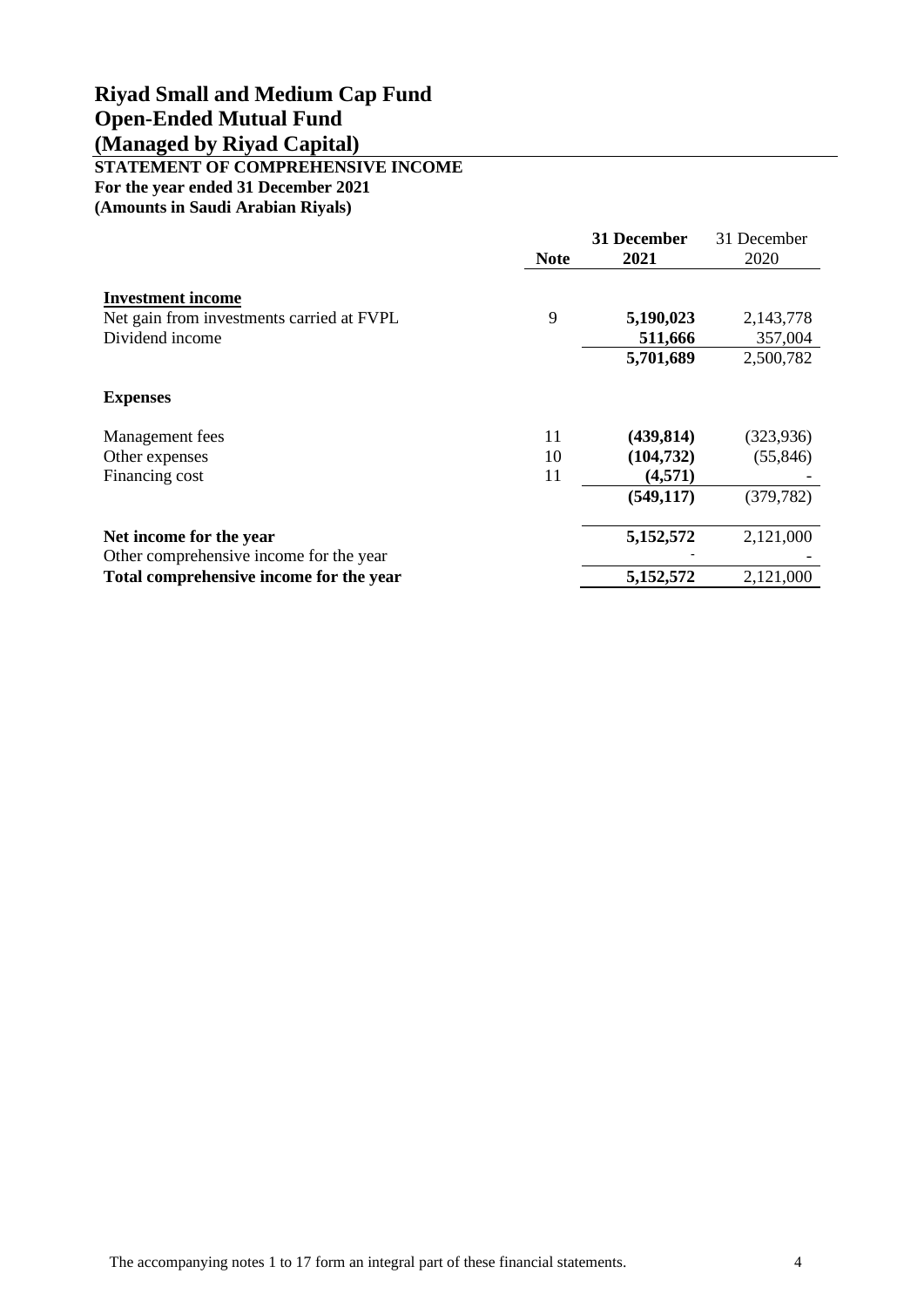## **STATEMENT OF CHANGES IN NET ASSETS (EQUITY) ATTRIBUTABLE TO THE UNIT HOLDERS For the year ended 31 December 2021 (Amounts in Saudi Arabian Riyals)**

|                                                                                      | 31 December<br>2021 | 31 December<br>2020 |
|--------------------------------------------------------------------------------------|---------------------|---------------------|
|                                                                                      |                     |                     |
| Net assets (equity) attributable to the Unit holders at the<br>beginning of the year | 16,979,323          | 17,062,514          |
| Total comprehensive income for the year                                              | 5,152,572           | 2,121,000           |
| contributions and redemptions by the unitholders                                     |                     |                     |
| Issuance of units                                                                    | 5,534,385           | 725,246             |
| Redemption of units                                                                  | (6,571,010)         | (2,929,437)         |
| Net change from unit transactions                                                    | (1,036,625)         | (2,204,191)         |
| Net assets (equity) attributable to the Unit holders at the end                      |                     |                     |
| of the year                                                                          | 21,095,270          | 16,979,323          |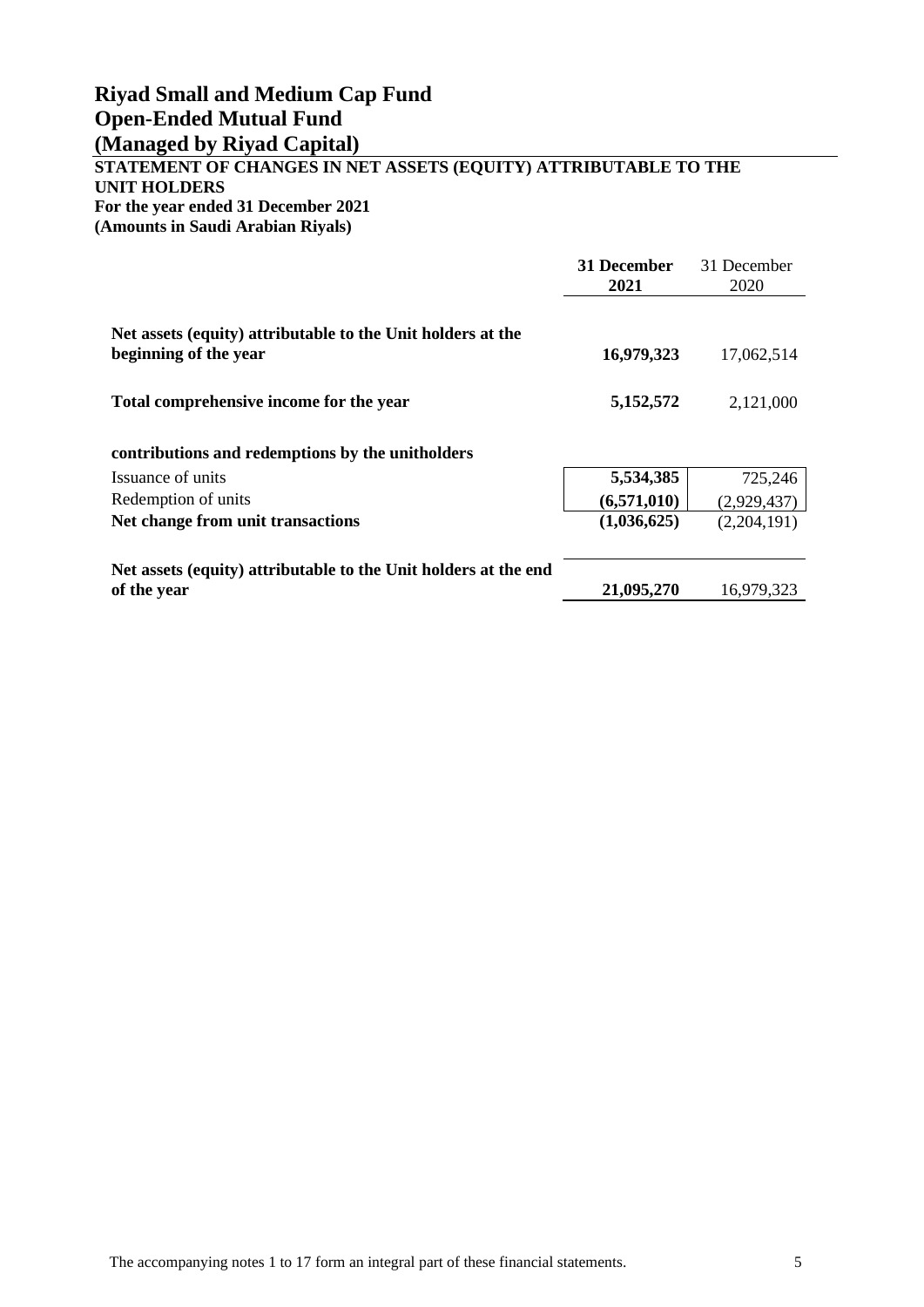<span id="page-8-0"></span>

| <b>STATEMENT OF CASH FLOWS</b>                         |             |                     |                     |
|--------------------------------------------------------|-------------|---------------------|---------------------|
| For the year ended 31 December 2021                    |             |                     |                     |
| (Amounts in Saudi Arabian Riyals)                      |             |                     |                     |
|                                                        | <b>Note</b> | 31 December<br>2021 | 31 December<br>2020 |
| <b>Cash flows from operating activities:</b>           |             |                     |                     |
| Net income for the year                                |             | 5,152,572           | 2,121,000           |
| Adjustments for:                                       |             |                     |                     |
| Unrealized gains on investment carried at FVPL         | 9           | (2,803,706)         | (1,727,046)         |
|                                                        |             | 2,348,866           | 393,954             |
| Net changes in operating assets and liabilities:       |             |                     |                     |
| Investments carried at FVPL                            |             | (646, 875)          | 1,716,526           |
| Dividend receivable                                    |             | (4,772)             |                     |
| Management fees payable                                |             | 40,888              | 6,456               |
| Accrued expenses                                       |             | 8,184               | 18,153              |
| Net cash generated from operating activities           |             | 1,746,291           | 2,135,089           |
| <b>Cash flows from financing activities:</b>           |             |                     |                     |
| Proceeds from issuance of units                        |             | 5,534,385           | 725,246             |
| Redemptions of the units, net of payables *            |             | (6,468,599)         | (2,929,437)         |
| Net cash used in financing activities                  |             | (934,214)           | (2,204,191)         |
| Net increase / (decrease) in cash and cash equivalents |             | 812,077             | (69,102)            |
| Cash and cash equivalents at beginning of the year     |             | 108,042             | 177,144             |
| Cash and cash equivalents at end of the year           |             | 920,119             | 108,042             |
| * Supplementary information                            |             |                     |                     |
| Payable to Unitholders on account of redemption        |             | 102,411             |                     |
|                                                        |             |                     |                     |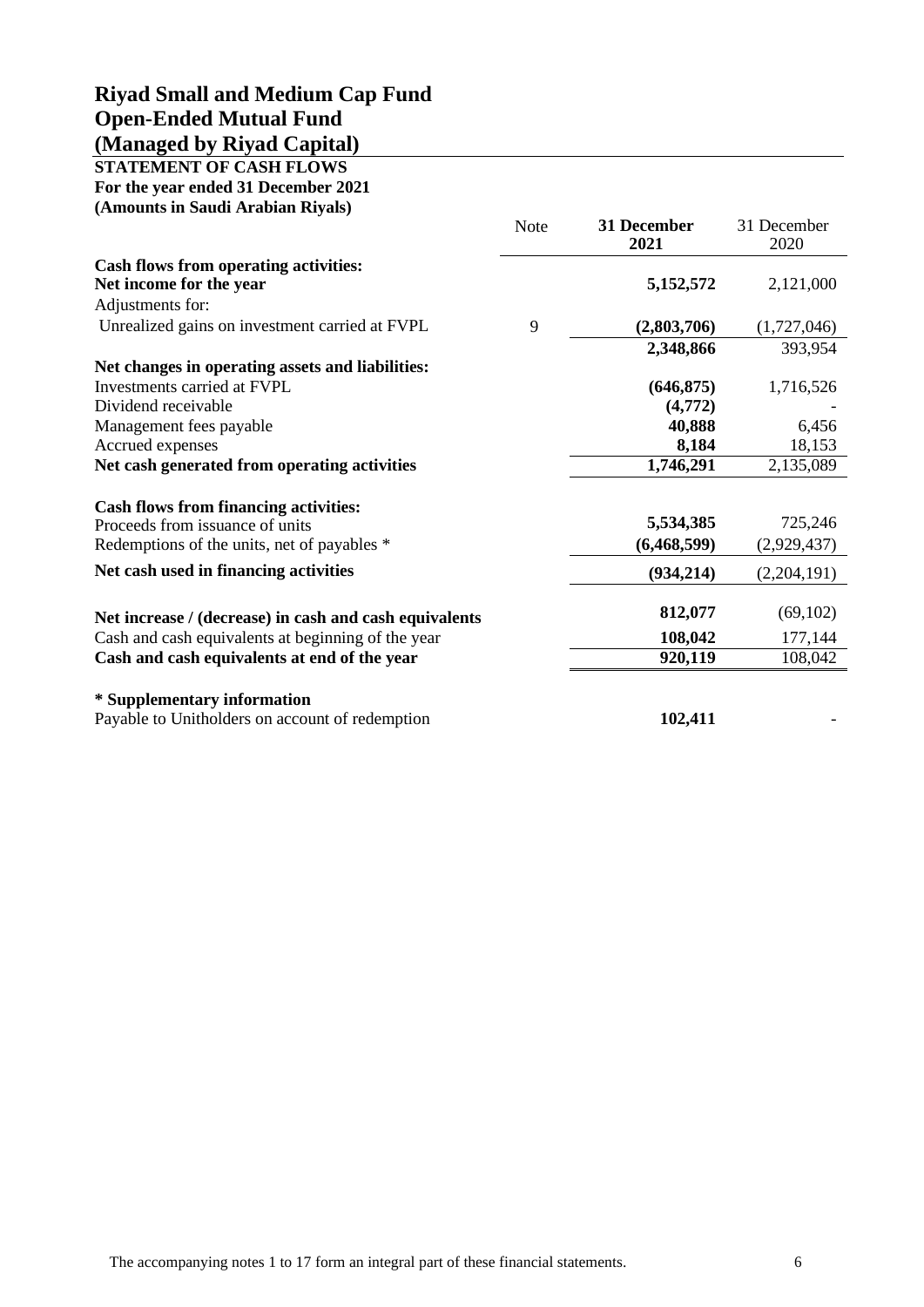**Notes to the financial statements For the year ended 31 December 2021 (Amounts in Saudi Arabian Riyals)**

## <span id="page-9-0"></span>**1 FUND AND ITS ACTIVITIES**

The Riyad Small and Medium Cap Fund (the "Fund") is an equity fund established and managed through an agreement between Riyad Capital (the "Fund Manager") and the Fund's investors (the "Unitholders"). The Fund aims to achieve long-term capital growth through investing primarily in equities of small and medium sized Saudi and Gulf companies within the criteria set by the Shariah Committee of Riyad Capital.

In dealing with the Unitholders, the Fund Manager considers the Fund as an independent accounting unit. Accordingly, the Fund Manager prepares separate financial statements for the Fund.

The management of the Fund is the responsibility of the Fund Manager. However, in accordance with the Fund's Agreement, the Fund Manager can delegate or assign its duties to one or more of the financial institutions in the Kingdom of Saudi Arabia and overseas.

Capital Management Authority's ("CMA") approval for the establishment of the Fund was granted in its letter number 291/5 dated 23, Muharram 1430H (corresponding to 20 January 2009). The Fund commenced its operations on 30 December 2009.

## **2 REGULATING AUTHORITY**

The Fund is governed by the Investment Fund Regulations (the "Regulations") published by CMA on 3 Dhul Hijja 1427H (corresponding to 24 December 2006) thereafter amended on 16 Sha'ban 1437H (corresponding to 23 May 2016). The regulation was further amended (the "Amended Regulations") on 17 Rajab 1442H (corresponding to 1 March 2021) detailing requirements for all funds within the Kingdom of Saudi Arabia. The Amended Regulations have effective dates starting from 19 Ramadan 1442H (corresponding to 1 May 2021).

## **3 BASIS OF PREPARATION**

## **3.1 Statement of compliance**

These financial statements of the Fund have been prepared in accordance with International Financial Reporting Standards ("IFRS") that are endorsed in the Kingdom of Saudi Arabia and other standards and pronouncements issued by the Saudi Organization for Certified Public Accountants (''SOCPA'')**.**

## **3.2 Basis of measurement**

These financial statements have been prepared under the historical cost convention, using the accrual basis of accounting except for the investments carried at fair value through profit or loss at fair value. The Fund presents its statement of financial position in the order of liquidity.

## **3.3 Functional and Presentation Currency**

Items included in these financial statements are measured using the currency of the primary economic environment in which the Fund operates (the "functional currency"). These financial statements are presented in Saudi Arabian Riyals (SAR) which is the Fund's functional and presentation currency.

#### *Transactions and balances*

Foreign currency transactions are translated into SAR using the exchange rates prevailing at the date of transactions. Foreign currency assets and liabilities are translated into SAR using the exchange rates prevailing at date of the statement of financial position. Foreign exchange gains and losses, if any, arising from translation are included in the statement of comprehensive income.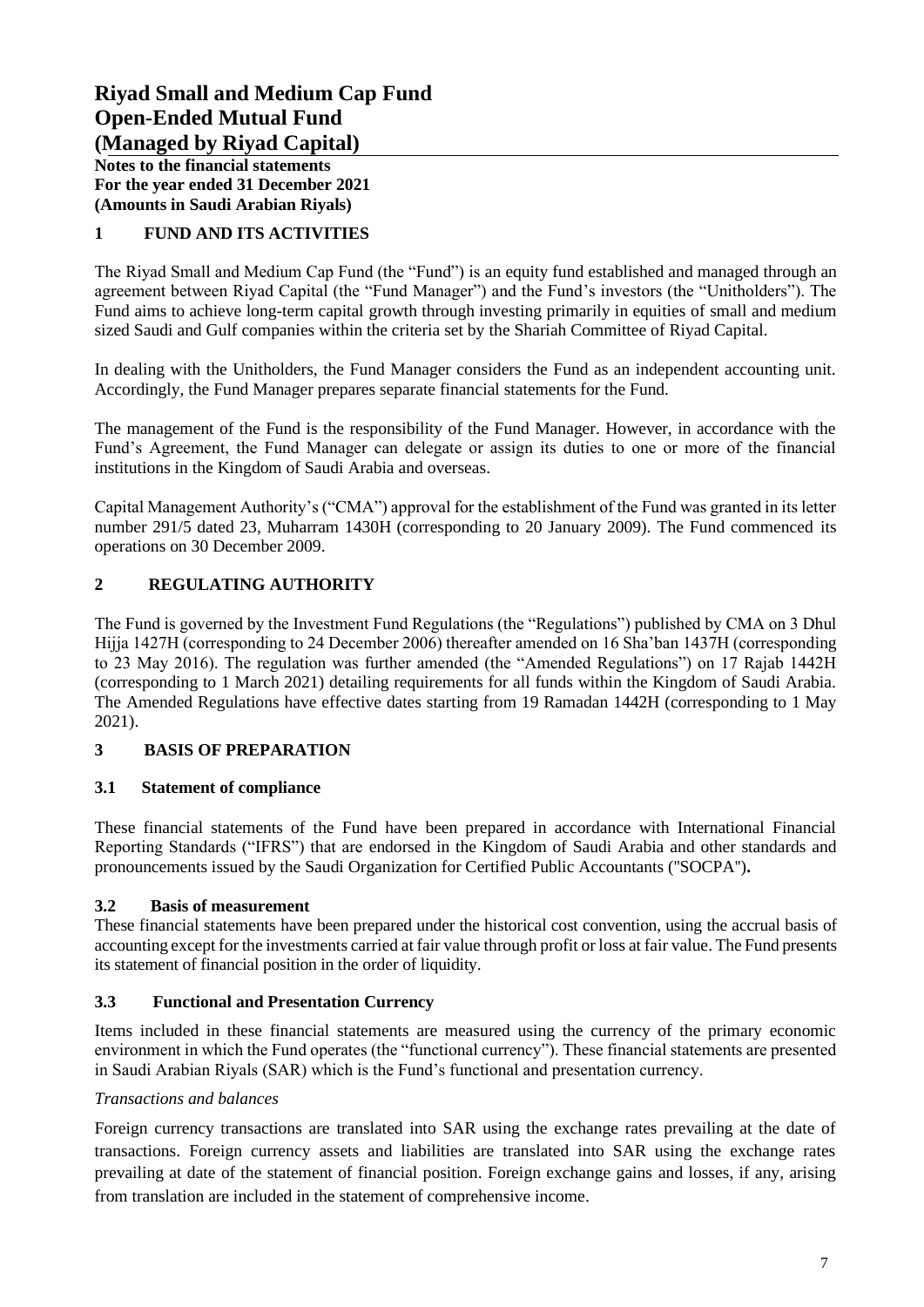**Notes to the financial statements For the year ended 31 December 2021 (Amounts in Saudi Arabian Riyals)**

## **3 BASIS OF PREPARATION (CONTINUED)**

#### **3.4 Critical accounting judgments, estimates and assumption**

The preparation of the financial statements requires management to make judgments, estimates and assumptions that affect the reported amounts of revenues, expenses, assets and liabilities, and the accompanying disclosures, and the disclosure of contingent liabilities. Uncertainty about these assumption and estimates could result in outcomes that require a material adjustment to the carrying amount of assets or liabilities affected in future periods.

The key assumptions concerning the future and other key sources of estimation uncertainty at the reporting date, that have a significant risk of causing a material adjustment to the carrying amounts of assets and liabilities within the next accounting period, are described below. The Fund based its assumptions and estimates on parameters available when the financial statements were prepared. Existing circumstances and assumptions about future developments, however, may change due to market changes or circumstances arising beyond the control of the Fund. Such changes are reflected in the assumptions when they occur.

#### **Going concern**

The Fund Manager of the Fund has made an assessment of the Fund's ability to continue as a going concern and is satisfied that the Fund has the resources to continue in business for the foreseeable future. Furthermore, the management is not aware of any material uncertainties that may cast significant doubt on the Fund's ability to continue as a going concern.

#### **4 SIGNIFICANT ACCOUNTING POLICIES**

#### **4.1 New standards, interpretations and amendments**

The accounting policies used in the preparation of these financial statements are consistent with those used and disclosed in the annual financial statements of the Fund for the year ended 31 December 2020. There are new standards, amendments and interpretations apply for the first time in 2021, but do not have an impact on the financial statements of the Fund.

There are several other amendments and interpretations that are issued, but not yet effective, up to the date of issuance of the Fund's financial statements. In the opinion of the Fund's Board, these will have no significant impact on the financial statements of the Fund. The Fund intends to adopt those amendments and interpretations, if applicable.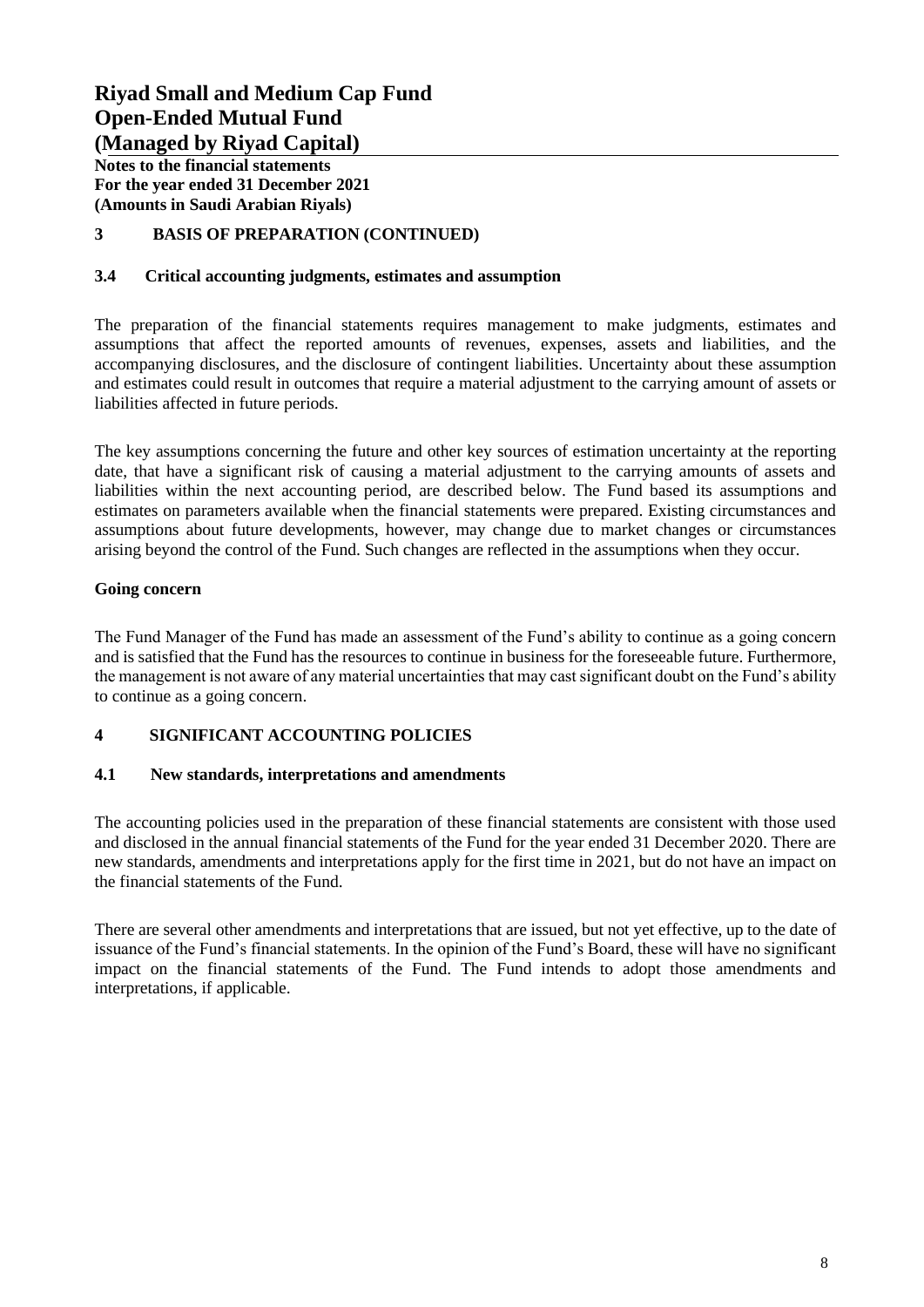**Notes to the financial statements For the year ended 31 December 2021 (Amounts in Saudi Arabian Riyals)**

## **4 SIGNIFICANT ACCOUNTING POLICIES (CONTINUED)**

## **4.1 New standards, interpretations and amendments (continued)**

#### **4.1.1 New standards, amendments to standards and interpretations**

#### **Amendments**

A number of new amendments to standards, enlisted below, are effective this year but they do not have a material effect on the Fund's financial statements, except for where referenced below.

### **New amendments to standards issued and applied effective 1 January 2021**

| <b>Amendments</b><br>to standard                        | <b>Description</b>                                                             | <b>Effective for</b><br>annual years<br>beginning on or<br>after | <b>Summary of the amendment</b>                                                                                                                                                                                                                                                                                                                                                                                                                                                                                                              |
|---------------------------------------------------------|--------------------------------------------------------------------------------|------------------------------------------------------------------|----------------------------------------------------------------------------------------------------------------------------------------------------------------------------------------------------------------------------------------------------------------------------------------------------------------------------------------------------------------------------------------------------------------------------------------------------------------------------------------------------------------------------------------------|
| <b>IFRS 9, IAS 39,</b><br>IFRS 7, IFRS 4<br>and IFRS 16 | Interest Rate Benchmark<br>Reform - Phase 2                                    | 1 January 2021                                                   | These amendments modify specific hedge<br>accounting requirements to allow hedge<br>accounting to continue for affected hedges<br>during the period of uncertainty before the<br>hedged items or hedging instruments affected<br>by the current interest rate benchmarks are<br>amended as a result of the on-going interest<br>rate benchmark reforms. The amendments also<br>introduce new disclosure requirements to IFRS<br>7 for hedging relationships that are subject to<br>the exceptions introduced by the amendments<br>to IFRS 9. |
| IFRS 16                                                 | Amendments to IFRS 16<br>Leasing - Covid-19<br><b>Related Rent Concessions</b> | 1 April 2021                                                     | This amendment extends the exemption from<br>assessing whether a COVID-19-related rent<br>concession is a lease modification for<br>payments originally due on or before 30 June<br>2022 (rather than payment due on or before 30<br>June 30 2021).                                                                                                                                                                                                                                                                                          |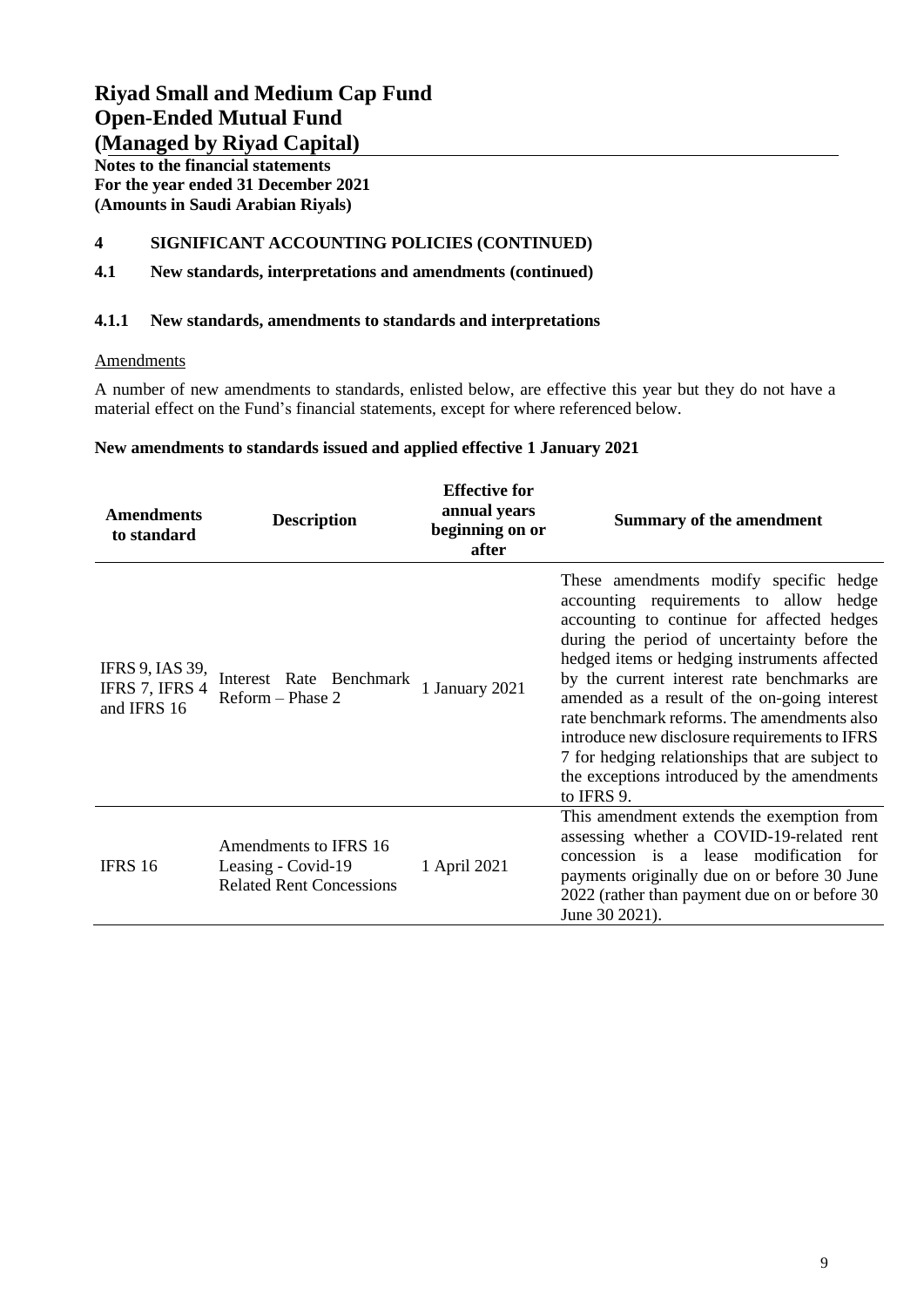**Notes to the financial statements For the year ended 31 December 2021 (Amounts in Saudi Arabian Riyals)**

## **4 SIGNIFICANT ACCOUNTING POLICIES (CONTINUED)**

**4.1 New standards, interpretations and amendments** (continued)

### **4.1.2 New standards, amendments and revised IFRS issued but not yet effective**

The Fund has not applied the following new and revised IFRSs and amendments to IFRS that have been issued but are not yet effective.

| <b>Amendments</b><br>to standard                           | <b>Description</b>                                                                | <b>Effective for</b><br>annual years<br>beginning on<br>or after | <b>Summary of the amendment</b>                                                                                                                                                                                                                                                                                                                                                                                                                                                                                                                                                                                                                                                                                                                                                                                                                              |
|------------------------------------------------------------|-----------------------------------------------------------------------------------|------------------------------------------------------------------|--------------------------------------------------------------------------------------------------------------------------------------------------------------------------------------------------------------------------------------------------------------------------------------------------------------------------------------------------------------------------------------------------------------------------------------------------------------------------------------------------------------------------------------------------------------------------------------------------------------------------------------------------------------------------------------------------------------------------------------------------------------------------------------------------------------------------------------------------------------|
| <b>IAS 37</b>                                              | Onerous Contracts<br>Cost of Fulfilling 1 January 2022<br>Contract                |                                                                  | The amendments specify that the 'cost of fulfilling' a<br>contract comprises the 'costs that relate directly to the<br>contract. These amendments apply to contracts for<br>which the entity has not yet fulfilled all its obligations<br>at the beginning of the annual reporting period in which<br>the entity first applies the amendments.                                                                                                                                                                                                                                                                                                                                                                                                                                                                                                               |
| IFRS 16, IFRS 9, Improvements to<br>IAS 41 and IFRS 1 IFRS | Annual<br><b>Standards</b><br>2018-2020                                           | 1 January 2022                                                   | IFRS 16: The amendment removes the illustration of<br>the reimbursement of leasehold improvements<br>IFRS 9: The amendment clarifies that in applying the<br>'10 per cent' test to assess whether to derecognize a<br>financial liability, an entity includes only fees paid or<br>received between the entity (the borrower) and the<br>lender. The amendment is to be applied prospectively<br>to modifications and exchanges that occur on or after<br>the date the entity first applies the amendment.<br>IAS 41: The amendment removes the requirement in<br>IAS 41 for entities to exclude cash flows for taxation<br>when measuring fair value.<br>IFRS 1: The amendment provides additional relief to a<br>subsidiary which becomes a first-time adopter later<br>than its parent in respect of accounting for cumulative<br>translation difference. |
| <b>IAS 16</b>                                              | Plant<br>Property,<br>and<br>Equipment:<br>Proceeds before<br><b>Intended Use</b> | 1 January 2022                                                   | The amendments prohibit deducting from the cost of an<br>item of property, plant and equipment any proceeds<br>from selling items produced before that asset is<br>available for use. Additionally, the amendments also<br>clarify the meaning of 'testing whether an asset is<br>functioning properly'.                                                                                                                                                                                                                                                                                                                                                                                                                                                                                                                                                     |
| IFRS 3                                                     | Reference to the<br>Conceptual<br>Framework                                       |                                                                  | The amendment as a whole updated IFRS 3 so that it<br>1 January 2022 refers to the 2018 Conceptual Framework instead of the<br>1989 Framework.                                                                                                                                                                                                                                                                                                                                                                                                                                                                                                                                                                                                                                                                                                               |
| IFRS 17                                                    | Insurance<br>Contracts                                                            | 1 January 2023                                                   | This is comprehensive new accounting standard for<br>covering recognition<br>insurance<br>contracts<br>and<br>measurement, presentation and disclosure. Once<br>effective, IFRS 17 (along with its subsequent<br>amendments) will replace IFRS 4 Insurance Contracts<br>(IFRS 4) that was issued in 2005.                                                                                                                                                                                                                                                                                                                                                                                                                                                                                                                                                    |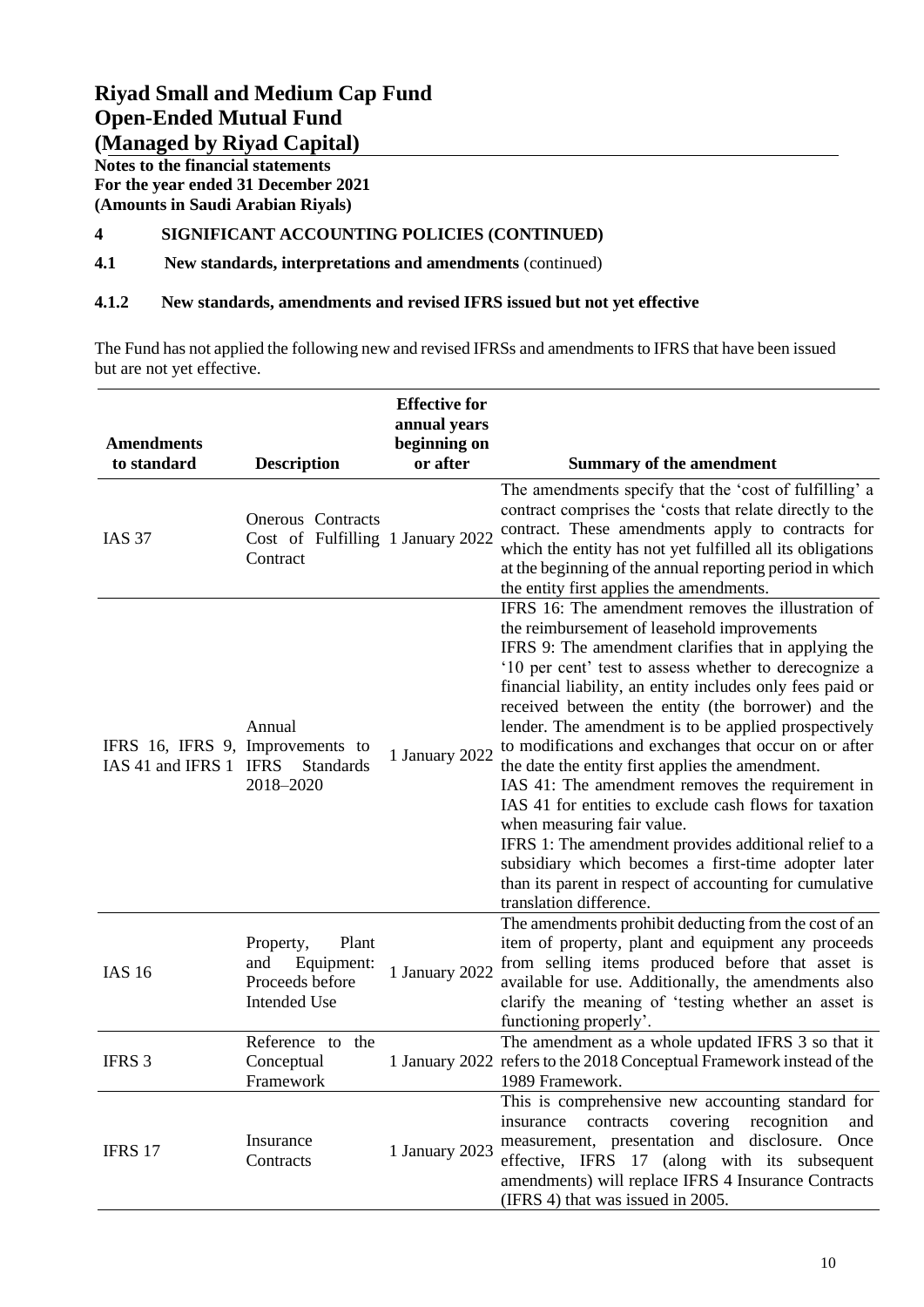**Notes to the financial statements For the year ended 31 December 2021 (Amounts in Saudi Arabian Riyals)**

### **4 SIGNIFICANT ACCOUNTING POLICIES (CONTINUED)**

#### **4.1 New standards, interpretations and amendments** (continued)

#### *4.1.2 New standards, amendments and revised IFRS issued but not yet effective* **(continued)**

| <b>Amendment</b><br>s to<br>standard                     | <b>Description</b>                                                                                   | <b>Effective for</b><br>annual years<br>beginning on or<br>after | <b>Summary of the amendment</b>                                                                                                                                                                                                                                                                                                                                                                                                           |
|----------------------------------------------------------|------------------------------------------------------------------------------------------------------|------------------------------------------------------------------|-------------------------------------------------------------------------------------------------------------------------------------------------------------------------------------------------------------------------------------------------------------------------------------------------------------------------------------------------------------------------------------------------------------------------------------------|
| IAS <sub>1</sub>                                         | Classification<br>of<br>liabilities as current or<br>non-current                                     | 1 January 2023                                                   | The amendment has clarified what is meant by<br>a right to defer settlement, that a right to defer<br>must exist at the end of the reporting period,<br>that classification is unaffected by the<br>likelihood that an entity will exercise its<br>deferral right and that only if an embedded<br>derivative in a convertible liability is itself an<br>equity instrument the terms of a liability<br>would not impact its classification |
| $IAS$ 1<br>and<br><b>IFRS</b><br>Practice<br>Statement 2 | Disclosure<br>of<br>accounting policies                                                              | 1 January 2023                                                   | This amendment deals with assisting entities<br>to decide which accounting policies to<br>disclose in their financial statements                                                                                                                                                                                                                                                                                                          |
| IAS <sub>8</sub>                                         | Amendment<br>tΩ<br>definition of accounting<br>estimate                                              | 1 January 2023                                                   | This amendments regarding the definition of<br>accounting estimates to help entities to<br>distinguish between accounting policies and<br>accounting estimates.                                                                                                                                                                                                                                                                           |
| <b>IAS 12</b>                                            | Income taxes                                                                                         | 1 January 2023                                                   | This amendment deals with clarification<br>regarding accounting of deferred tax on<br>transactions<br>such<br>leases<br><b>as</b><br>and<br>decommissioning obligations                                                                                                                                                                                                                                                                   |
| Amendment<br>to IFRS 10<br>and IAS 28                    | Sale or contribution of<br>between<br>assets<br>an<br>investor and its associate<br>or joint venture | N/A                                                              | The amendments to IFRS 10 and IAS 28 deal<br>with situations where there is a sale or<br>contribution of assets between an investor and<br>its associate or joint venture. Specifically, the<br>amendments state that gains or losses<br>resulting from the loss of control of a<br>subsidiary.                                                                                                                                           |

Management anticipates that these new standards interpretations and amendments will be adopted in the Fund's financial statements as and when they are applicable and adoption of these interpretations and amendments may have no material impact on the financial statements of the Fund in the period of initial application.

#### **4.2 Cash and cash equivalents**

For the purposes of the statement of cash flows, cash and cash equivalents consist cash in investments account and Murabaha deposits with an original maturity of less than three months at the date of acquisition. Cash and cash equivalents are carried at amortized cost in the statement of financial position.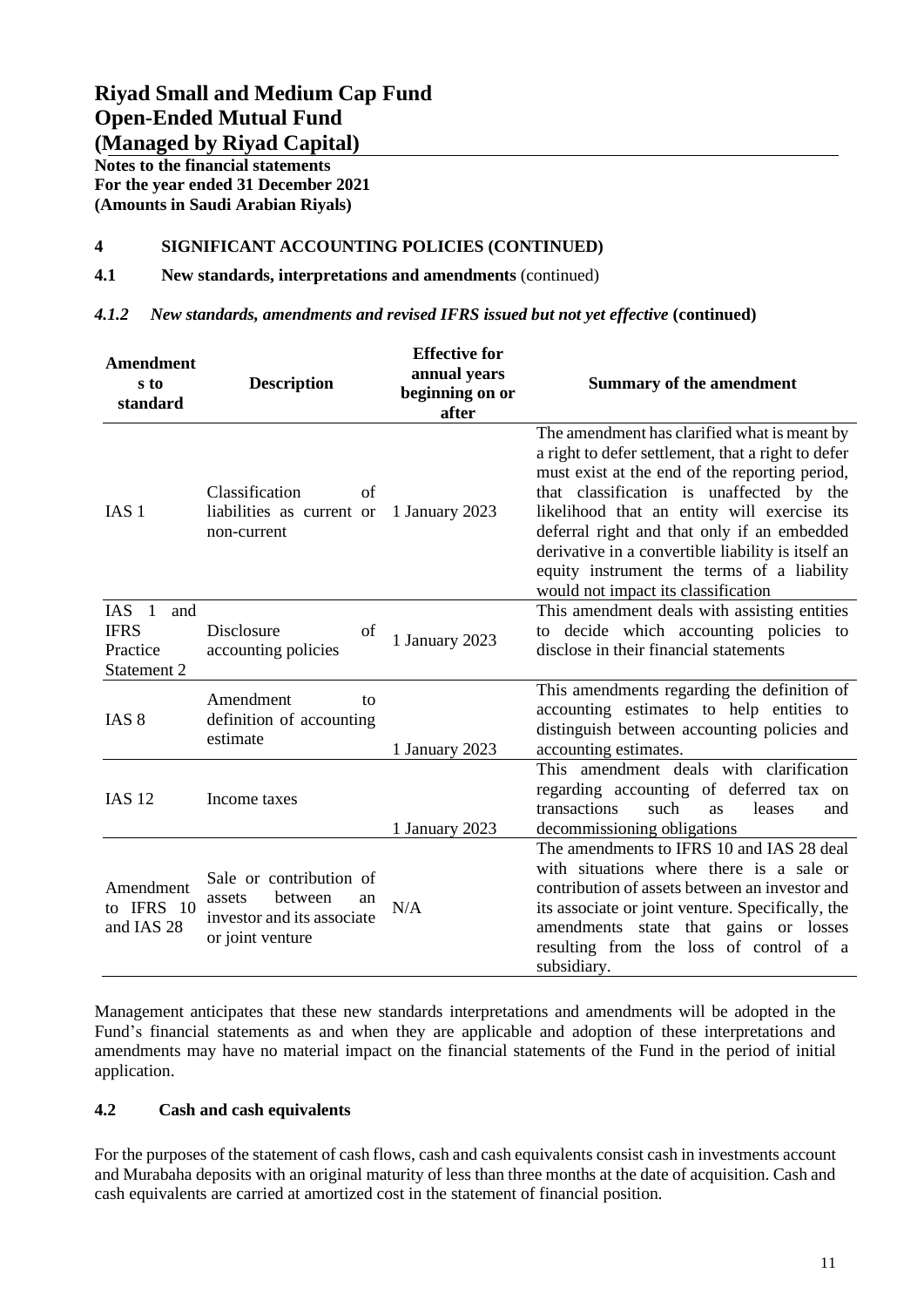**Notes to the financial statements For the year ended 31 December 2021 (Amounts in Saudi Arabian Riyals)**

## **4 SIGNIFICANT ACCOUNTING POLICIES (CONTINUED)**

## **4.3 Financial instruments**

## *4.3.1 Classification and measurement of financial assets*

### *Equity instruments*

Equity instruments are instruments that meet the definition of equity from the issuer's perspective; that is, instruments that do not contain a contractual obligation to pay and that evidence a residual profit in the issuer's net assets.

The Fund classifies its financial assets at fair value through profit or loss (FVPL). The Fund subsequently measures all equity investments at fair value through profit or loss, except where the Fund Manager has elected, at initial recognition, to irrevocably designate an equity investment at fair value through other comprehensive income. The Fund's policy is to designate equity investments as FVOCI when those investments are held for purposes other than to trade.

When this election is used, fair value gains and losses are recognized in OCI and are not subsequently reclassified to the profit or loss, including on disposal. Impairment losses (and reversal of impairment losses) are not reported separately from other changes in fair value. Dividends, when representing a return on such investments, continue to be recognized in the statement of comprehensive income when the Fund's right to receive payments is established.

## *4.3.2 Impairment of financial assets*

The Fund assesses on a forward-looking basis the expected credit loss ("ECL") associated with its financial instrument assets carried at amortized cost. The Fund recognizes a loss allowance for such losses at each reporting date. The measurement of ECL reflects:

- An unbiased and probability-weighted amount that is determined by evaluating a range of possible outcomes;
- The time value of resources; and
- Reasonable and supportable information that is available without undue cost or effort at the reporting date about past events, current conditions and forecasts of future economic conditions.

## *4.3.3 Derecognition*

A financial asset (or, where applicable, a part of a financial asset or a part of a group of similar financial assets) is derecognized where the rights to receive cash flows from the asset have expired, or the Fund has transferred its rights to receive cash flows from the asset, or has assumed an obligation to pay the received cash flows in full without material delay to a third party under a pass-through arrangement and the Fund has:

- Transferred substantially all of the risks and rewards of the asset or
- Neither transferred nor retained substantially all the risks and rewards of the asset, but has transferred control of the asset.

When the Fund has transferred its right to receive cash flows from an asset (or has entered into a pass- through arrangement), and has neither transferred nor retained substantially all of the risks and rewards of the asset nor transferred control of the asset, the asset is recognized to the extent of the Fund's continuing involvement in the asset. In that case, the Fund also recognizes an associated liability.

The transferred asset and the associated liability are measured on a basis that reflects the rights and obligations that the Fund has retained.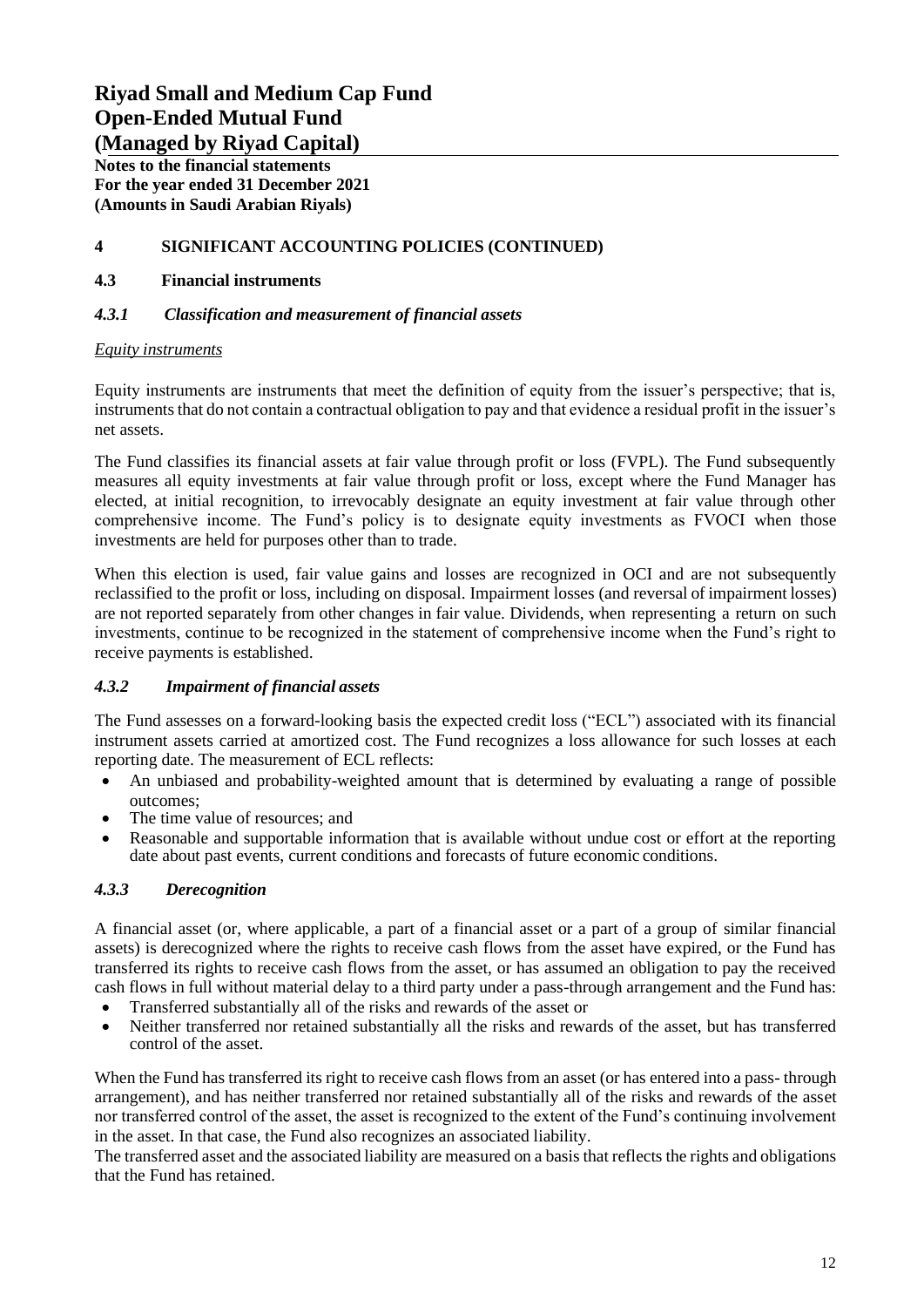**Notes to the financial statements For the year ended 31 December 2021 (Amounts in Saudi Arabian Riyals)**

## **4 SIGNIFICANT ACCOUNTING POLICIES (CONTINUED)**

### **4.3 Financial instruments (continued)**

### *4.3.4 Financial liabilities*

The Fund classifies its financial liabilities at amortized cost unless it has designated liabilities at FVPL. The Fund derecognizes a financial liability when its contractual obligations are discharged or cancelled or expire.

### **4.4 Trade date accounting**

Regular way purchases and sales of financial assets are recognized / derecognized on the trade date (i.e. the date that the Fund commits to purchase or sell the assets). Regular way purchases or sales are purchase or sales of financial assets that require settlement of assets within the time frame generally established by regulation or convention in the marketplace.

### **4.5 Offsetting of financial instruments**

Financial assets and financial liabilities are offset, and the net amount presented in the statement of financial position when, and only when, the Fund currently has a legally enforceable right to set off the amounts and it intends either to settle them on a net basis or to realise the asset and settle the liabilitysimultaneously.

#### **4.6 Accrued expenses**

Accrued expenses are recognized initially at fair value and subsequently measured at amortized cost using the effective profit rate method.

## **4.7 Provision**

A provision is recognized when the Fund has a present legal or constructive obligation as a result of past events, it is probable that an outflow of resources embodying economic benefits will be required to settle the obligation, and a reliable estimate of the amount can be made. Provision is not recognized for future operating loss.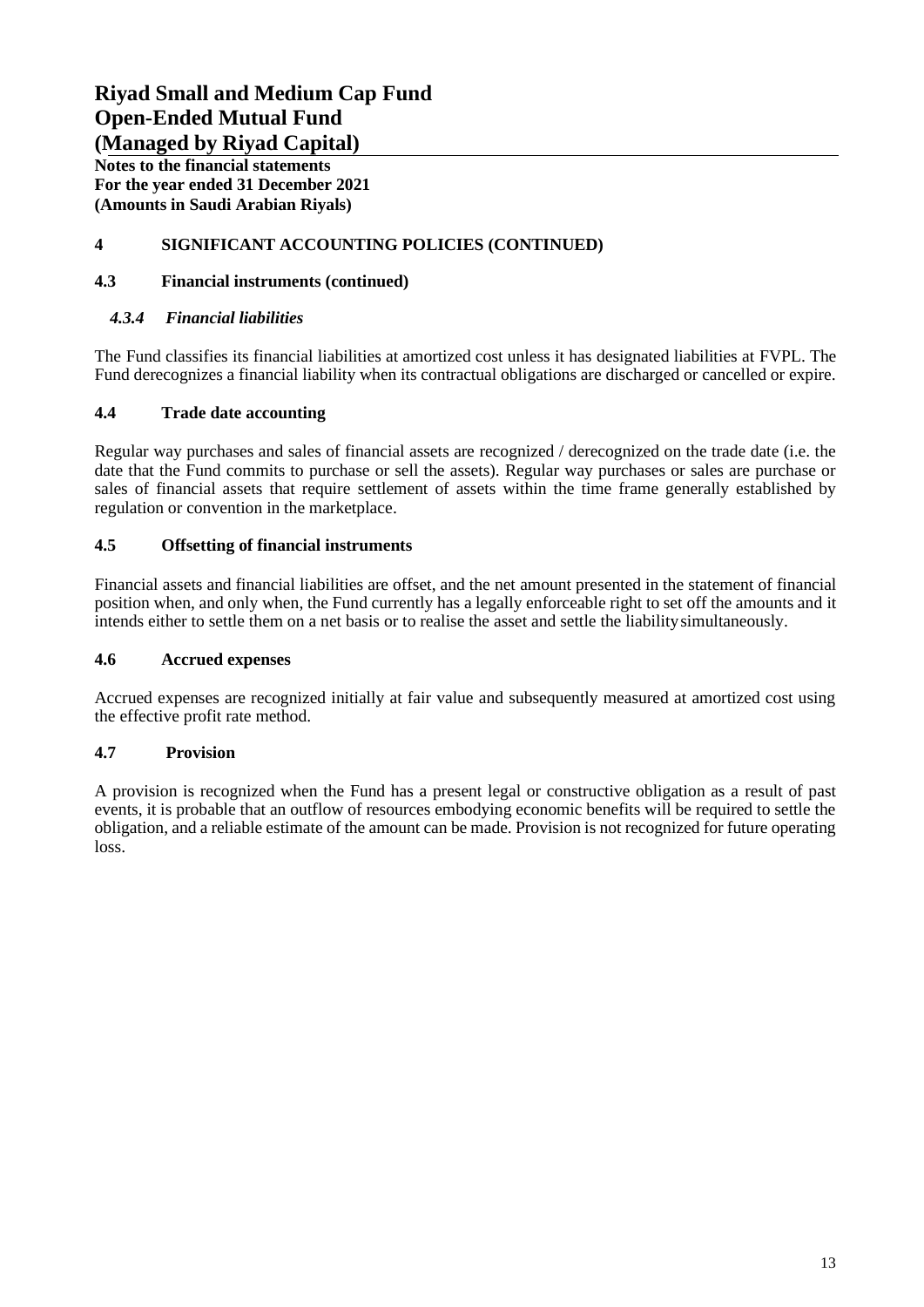**Notes to the financial statements For the year ended 31 December 2021 (Amounts in Saudi Arabian Riyals)**

## **4 SIGNIFICANT ACCOUNTING POLICIES (CONTINUED)**

### **4.8 Redeemable units**

The Fund is open for subscriptions / redemptions of units on every Monday and Thursday. The net assets value of the Fund is determined every Monday and Thursday (each a "Valuation Day"). The net asset value of the Fund for the purpose of purchase or sale of units is determined by dividing the value of net assets (fair value of Fund assets *minus* Fund liabilities) by the total number of outstanding units on the relevant Valuation Day.

The Fund classifies its redeemable units as an equity instrument if the redeemable units have all of the following features:

- It entitles the holder to a pro rata share of the Fund's net assets in the event of the Fund's liquidation.
- The instrument is in the class of instruments that is subordinate to all other classes of instruments.
- All financial instruments in the class of instruments that is subordinate to all other classes of instruments have identical features.
- The instrument does not include any contractual obligation to deliver cash or another financial asset other than the holder's rights to a pro rata shares of the Fund's net assets.
- The total expected cash flows attributable to the instrument over the life of the instrument are based substantially on the profit or loss, the change in the recognized net assets or the change in the fair value of the recognized and unrecognized net assets of the Fund over the life of the instrument.

The subscription and redemption of redeemable units are accounted for as equity transactions as long as units are classified as equity.

## **4.9 Zakat / taxation**

Zakat / taxation is the obligation of the Unitholders and therefore, no provision for such liability is made in these financial statements.

## **4.10 Revenue recognition**

Revenue is recognized to the extent that it is probable that the economic benefits will flow to the Fund and the revenue can be reliably measured, regardless of when payment is being made. Revenue is measured at the fair value of the consideration received, excluding discounts, taxes and rebates.

### **4.11 Net gain or loss on financial assets and liabilities at Fair Value through Profit or Loss ("FVPL")**

Net gains or losses on financial assets and liabilities at FVPL are changes in the fair value of financial assets held for trading or designated upon initial recognition as at FVPL and exclude interest and dividend income and expenses.

Unrealised gains and losses comprise changes in the fair value of financial instruments for the year and from reversal of the prior period's unrealised gains and losses for financial instruments which were realised in the reporting period. Realised gains and losses on disposals of financial instruments classified as at FVPL are calculated using the weighted average cost method. They represent the difference between an instrument's initial carrying amount and disposal amount, or cash payments or receipts made on derivative contracts (excluding payments or receipts on collateral margin accounts for such instruments).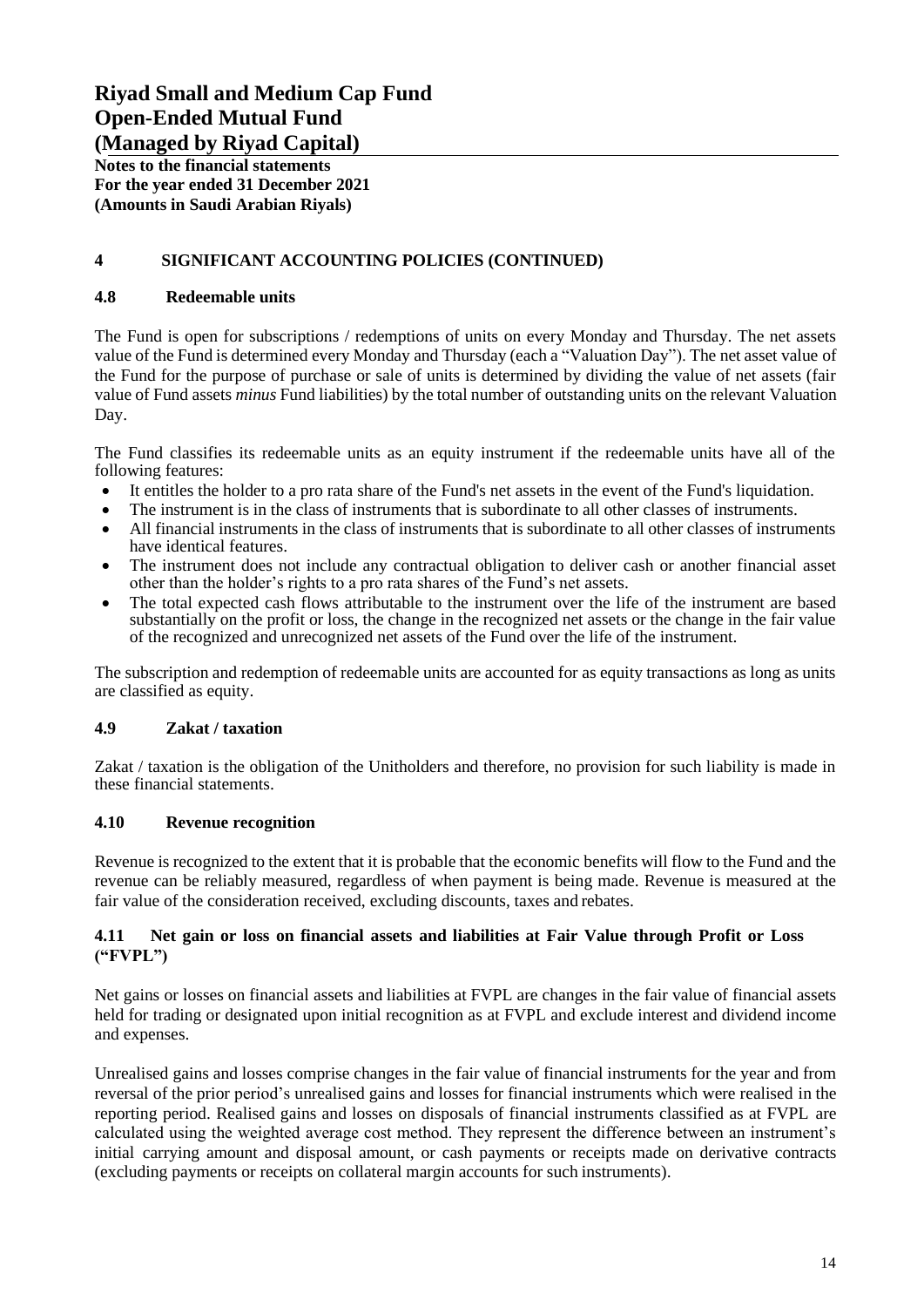**Notes to the financial statements For the year ended 31 December 2021 (Amounts in Saudi Arabian Riyals)**

## **4 SIGNIFICANT ACCOUNTING POLICIES (CONTINUED)**

## **4.12 Dividend income**

Dividend income, if any, is recognized in the statement of comprehensive income on the date on which the right to receive the payment for dividend is established. For quoted equity securities, this is usually the exdividend date. Dividend income from equity securities carried as at FVTPL, is recognized in the statement of comprehensive income in a separate line item.

## **4.13 Management fees**

Management fee is calculated at rate mentioned in terms and conditions of the Fund and is payable quarterly in arrears.

## **4.14 Other expenses**

Other expenses are charged at rates / amounts within limits mentioned in terms and conditions of the Fund.

### **4.15 Net asset value per unit**

The net asset value per unit as disclosed in the statement of financial position is calculated by dividing the net assets of the fund by the number of units outstanding at year end.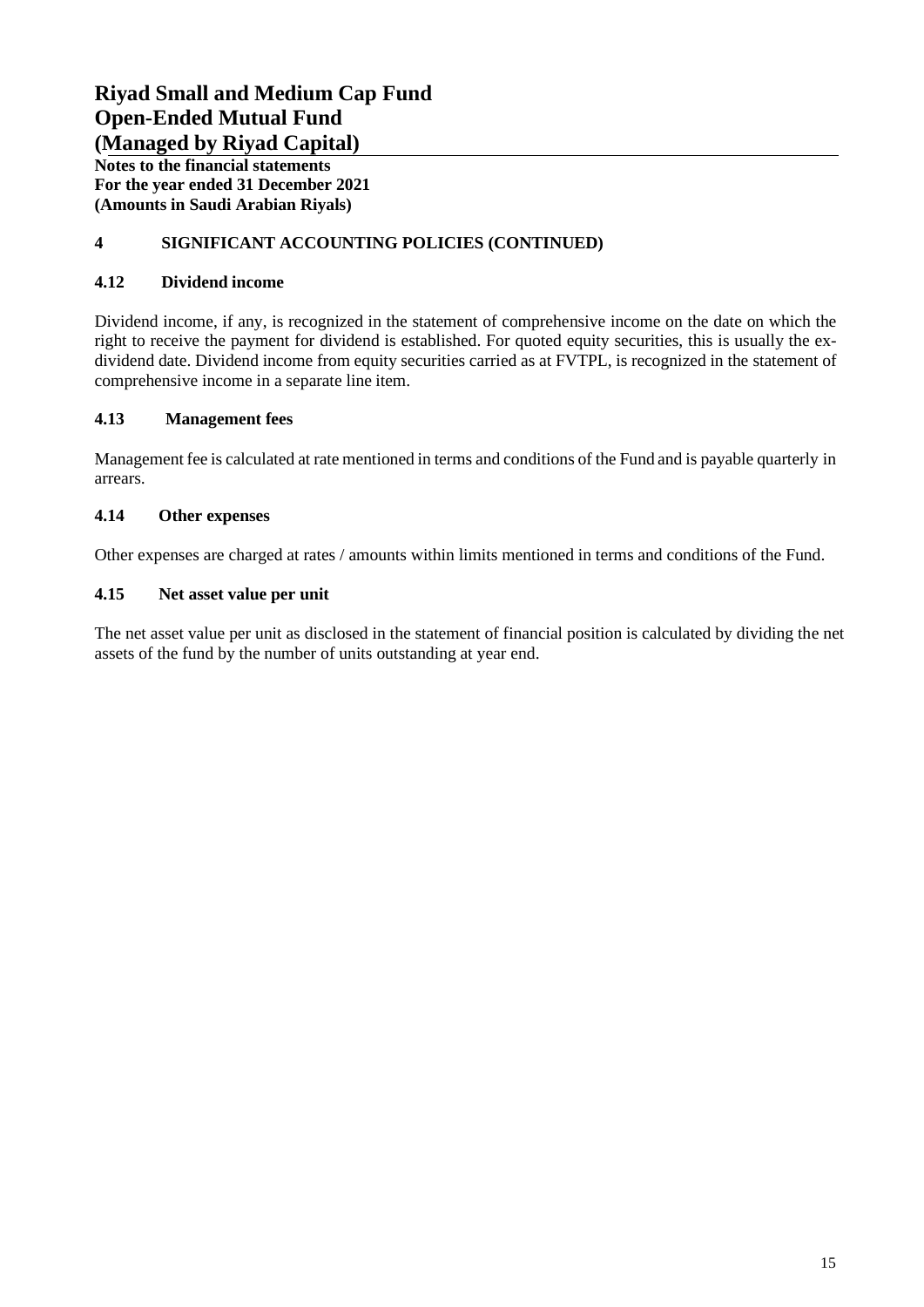**Notes to the financial statements For the year ended 31 December 2021 (Amounts in Saudi Arabian Riyals)**

### **5 MANAGEMENT FEE, ADMINISTRATION AND OTHER CHARGES**

On each Valuation Day, the Fund Manager charges the Fund, a management fee at the rate of 1. 75% per annum of the Fund's net asset value. The Fund Manager also recovers from the Fund any other expenses incurred on behalf of the Fund such as audit and legal fees, board compensation and other similar charges. These charges are not expected to exceed in total 0.20% per annum of the Fund's net assets value.

In addition, on daily basis the Fund Manager charges the Fund, custody 0.035% plus 10 USD for each transaction, and administration fees the rate of 0.20% per annum of the Fund's net asset value.

### **6 CASH AND CASH EQUIVALENTS**

|                           |         | <b>Note</b><br>31 December |         |
|---------------------------|---------|----------------------------|---------|
|                           |         | 2021                       | 2020    |
| Cash and cash equivalents | 6.1, 11 | 920,119                    | 108,042 |
|                           |         | 920,119                    | 108,042 |

6.1 Cash in investment account are held in investment account with HSBC (Also see Note 1). The Fund does not earn profit on these investment accounts.

#### 7 **INVESTMENTS CARRIED AT FVPL**

The Fund invests primarily in equity securities of listed Saudi companies. The sector-wise market value of investment portfolio carried at FVPL is summarized as follows:

|                                        | 31 December 2021    | 31 December 2020 |
|----------------------------------------|---------------------|------------------|
|                                        | <b>Market value</b> | Market value     |
| <b>Equities:</b>                       |                     |                  |
| Materials                              | 7,645,906           | 6,109,227        |
| <b>Banks</b>                           | 4,222,988           | 2,394,787        |
| Retailing                              | 1,772,555           | 1,498,801        |
| Transportation                         | 940,729             |                  |
| Telecommunication services             | 936,649             | 1,333,454        |
| Real estate management and development | 862,462             | 1,142,422        |
| Energy                                 | 681,093             | 547,346          |
| Health care equipment and services     | 667,218             | 930,883          |
| Capital goods                          | 523,485             | 289,762          |
| <b>Consumer services</b>               | 421,394             | 532,800          |
| <b>Utilities</b>                       | 418,320             |                  |
| Media and entertainment                | 365,433             |                  |
| Software and services                  | 340,454             |                  |
| Insurance                              | 309,578             | 771,970          |
| Food and beverages                     | 202,627             | 886,111          |
| Food and staples retailing             | 134,600             | 347,278          |
| <b>REITs</b>                           |                     | 210,069          |
| <b>Total market value</b>              | 20,445,491          | 16,994,910       |
| <b>Total cost</b>                      | 17,641,785          | 15,267,864       |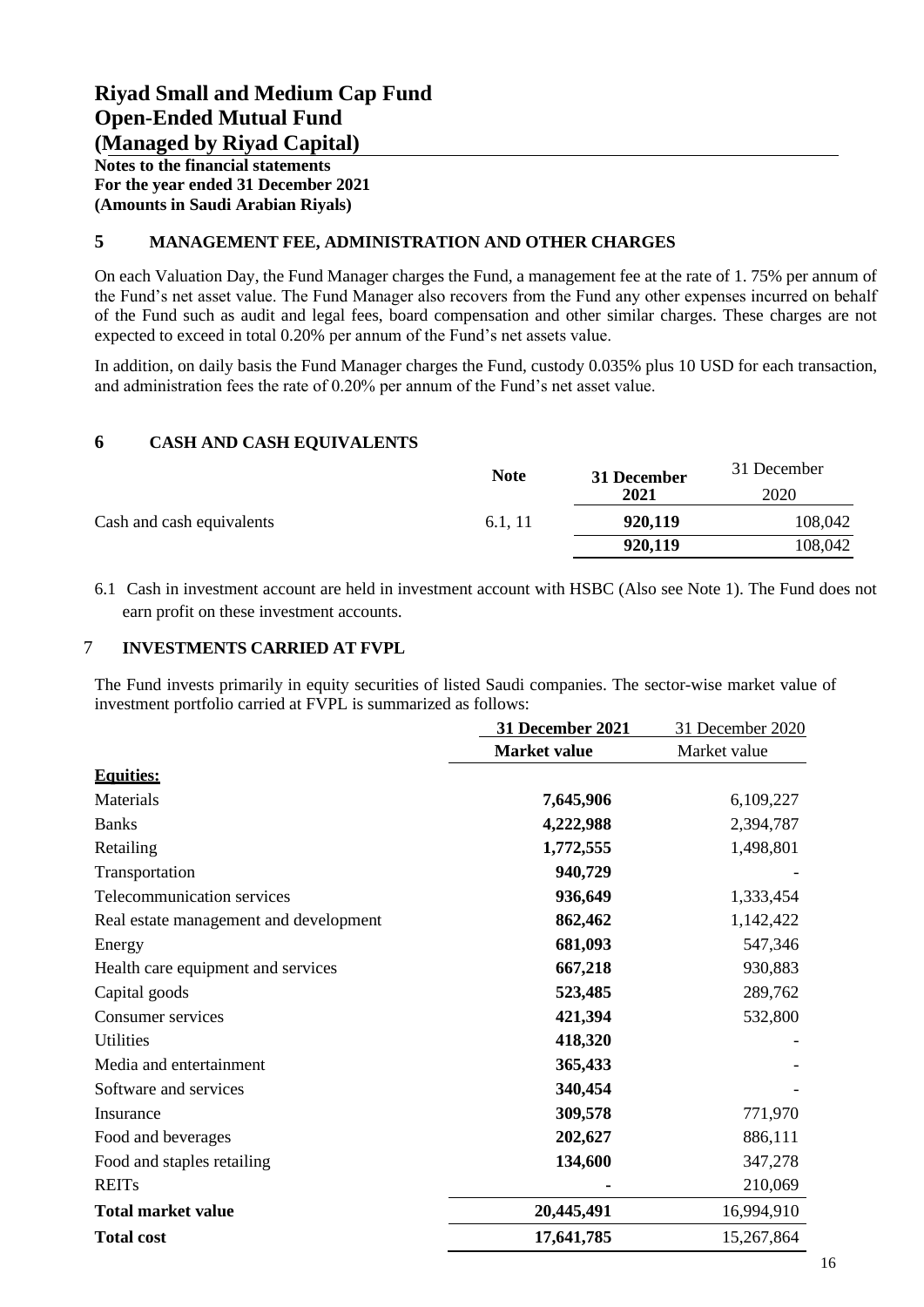**Notes to the financial statements For the year ended 31 December 2021 (Amounts in Saudi Arabian Riyals)**

### 8 **UNIT TRANSACTIONS**

Transactions in units for the year are summarized as follows:

|                                    | 31 December<br>2021 | 31 December<br>2020 |
|------------------------------------|---------------------|---------------------|
|                                    | (Units in numbers)  |                     |
| Units at the beginning of the year | 716,494.24          | 820,587.44          |
| Units issued during the year       | 179,256.52          | 33,984.54           |
| Units redeemed during the year     | (225, 298.27)       | (138,077.74)        |
| Net change in units                | (46, 041.75)        | (104,093.20)        |
| Units at the end of the year       | 670,452.49          | 716,494.24          |

#### **9 NET GAINS FROM INVESTMENTS CARRIED AT FVPL**

|                                                                  | 31 December<br>2021 | 31 December<br>2020 |
|------------------------------------------------------------------|---------------------|---------------------|
| Realized gains from sale of investments carried at FVPL          | 2,386,317           | 416,732             |
| Unrealized gains from revaluation of investments carried at FVPL | 2,803,706           | 1,727,046           |
|                                                                  | 5,190,023           | 2,143,778           |

#### **10 OTHER EXPENSES**

|                  | <b>Note</b> | <b>31 December 2021</b> 31 December 2020 |        |
|------------------|-------------|------------------------------------------|--------|
| Custody fee      |             | 6,999                                    |        |
| VAT expenses     |             | 70,024                                   | 35,170 |
| Purification fee | <b>10.1</b> | 209                                      |        |
| Other expenses   |             | 27,500                                   | 20,676 |
|                  |             | 104,732                                  | 55,846 |

**10.1** Purification fee represent charges incurred in respect of purification of the income generated from the investee companies in order to achieve a Sharia compliant return. These charges are calculated based on the Fund's Sharia Board approved.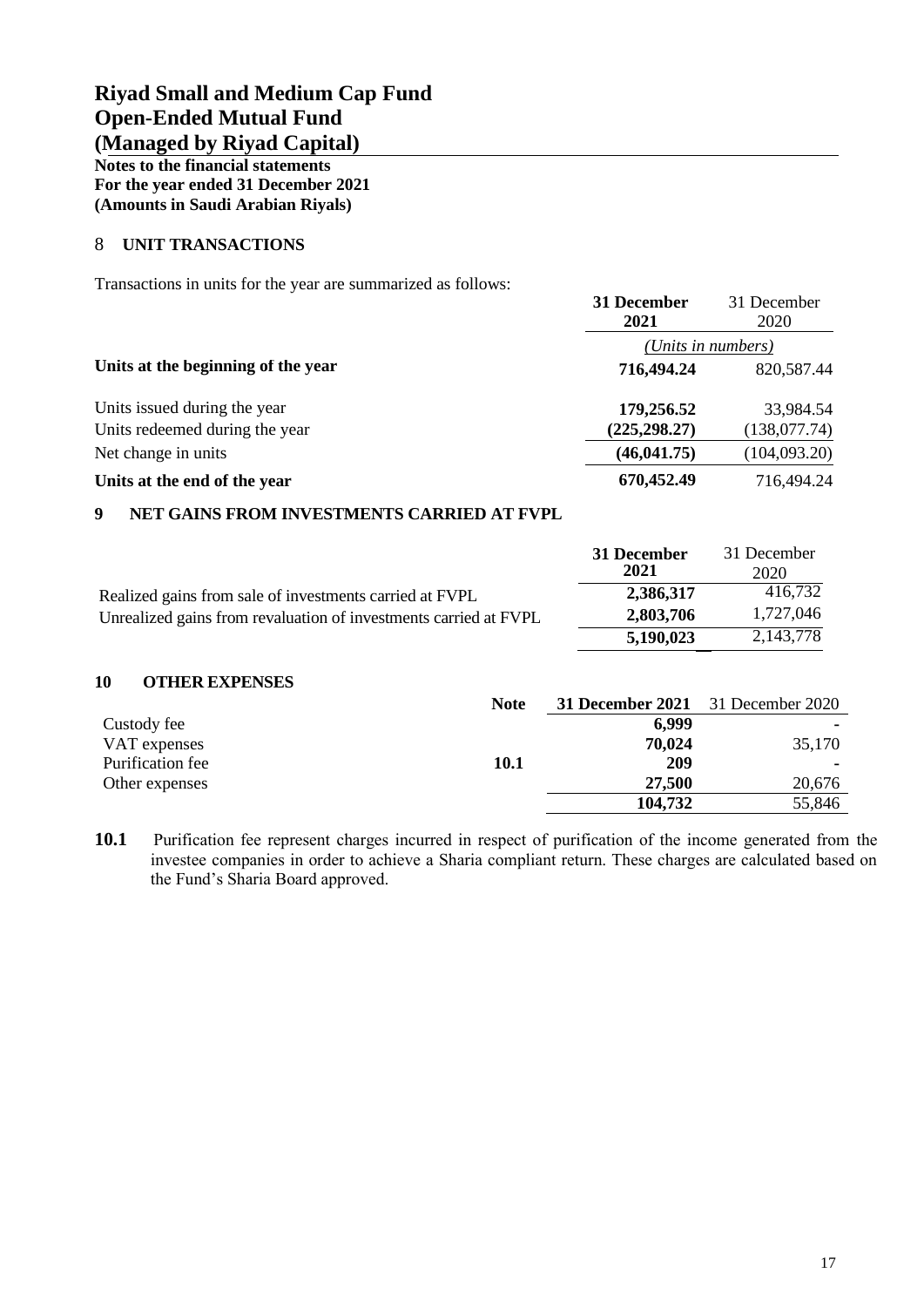**Notes to the financial statements For the year ended 31 December 2021 (Amounts in Saudi Arabian Riyals)**

## **11 TRANSACTIONS AND BALANCE WITH RELATED PARTIES**

Related parties of the Fund include "Riyad Capital" being the Fund Manager, "Riyad Bank" being the shareholder of Riyad Capital and other funds managed by the Fund Manager and the Fund's Board of Directors.

In the ordinary course of its activities, the Fund transacts business with related parties. The related parties' transactions are governed by limits set by the regulations issued by the CMA. All related party transactions are approved by the Fund's Board of Directors. The significant related party transactions entered into by the Fund during the year and the balances resulting from such transactions are as follows:

The significant related party transactions entered into by the Fund during the year and the balances resulting from such transactions are as follows:

| <b>Related</b><br>party | <b>Nature of</b><br>transactions | <b>Amount of transaction</b><br>during the year |            | <b>Closing balance</b><br>receivable / (payable) |             |
|-------------------------|----------------------------------|-------------------------------------------------|------------|--------------------------------------------------|-------------|
|                         |                                  | 2021                                            | 2020       | 2021                                             | <b>2020</b> |
|                         | Investment account               | ۰                                               |            | 920,119                                          | 108,042     |
| Riyad                   | Fund management fee              | (439, 814)                                      | (323, 936) | (129, 073)                                       | (88, 184)   |
| Capital                 | <b>Accrued VAT</b>               | (65, 972)                                       | (33, 460)  | (19,361)                                         | (13,228)    |
| Riyad                   | Short term                       | (2,947,146)                                     |            |                                                  |             |
| Bank                    | borrowing**                      |                                                 |            |                                                  |             |
|                         | Financing Cost**                 | (4,571)                                         |            | ۰                                                |             |

\*Accrued VAT to related party is included in the statement of financial position under accrued expenses. **\*\*** Short-term borrowing represents a commercial loan facility to finance the investments activities with approximate interest rate 1.80%.

## **12 FINANCIAL INSTRUMENTS BY CATEGORY**

| 31 December 2021<br>Assets as per statement of financial position | <b>Amortized cost</b> | <b>FVPL</b> |
|-------------------------------------------------------------------|-----------------------|-------------|
| Cash and cash equivalents                                         | 920,119               |             |
| Investments carried at FVPL                                       |                       | 20,445,491  |
| Dividend receivable                                               | 4,772                 |             |
| <b>Total</b>                                                      | 924,891               | 20,445,491  |
| 31 December 2020                                                  | <b>Amortized cost</b> | <b>FVPL</b> |
| Assets as per statement of financial position                     |                       |             |
| Cash and cash equivalents<br>Investments carried at FVPL          | 108,042               |             |
|                                                                   |                       | 16,994,910  |
| <b>Total</b>                                                      | 108,042               | 16,994,910  |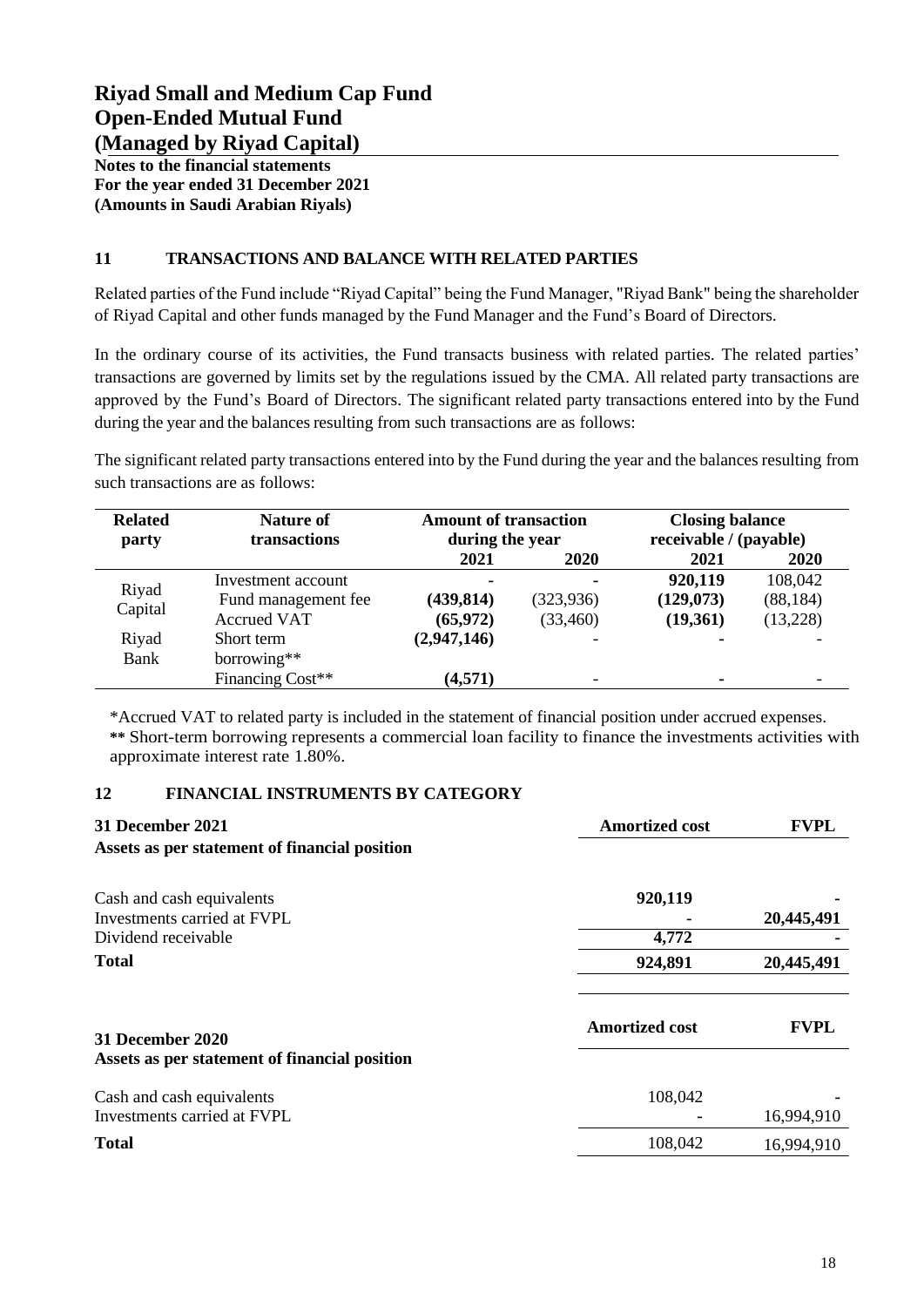**Notes to the financial statements For the year ended 31 December 2021 (Amounts in Saudi Arabian Riyals) 12 FINANCIAL RISK MANAGEMENT**

## **12.1 Financial risk factors**

The objective of the Fund is to safeguard its ability to continue as a going concern so that it can continue to provide optimum returnsto its Unit holders and to ensure reasonable safety to the Unit holders.

The Fund's activities expose it to a variety of financial risks: market risk, credit risk, liquidity risk and operational risk.

The Fund Manager is responsible for identifying and controlling risks. The Fund Board supervises the Fund Manager and is ultimately responsible for the overall management of the Fund.

Monitoring and controlling risks is primarily set up to be performed based on the limits established by the Fund Board. The Fund has its Terms and Conditions document that set out its overall business strategies, its tolerance of risks and its general risk management philosophy and is obliged to take actions to rebalance the portfolio in line with the investment guidelines.

The Fund uses different methods to measure and manage the various types of risk to which it is exposed; these methods are explained below

## **(a) Market risk**

#### *(i) Price risk*

Price risk is the risk that the value of the Fund's financial instruments will fluctuate as a result of changes in market prices caused by factors other than foreign currency and commission rate movements.

The price risk arises primarily from uncertainty about the future prices of financial instruments that the Fund holds. The Fund Manager diversifies the investment portfolio and closely monitors the price movement of its investments in financial instruments. As of the statement of financial position date, Fund has equity investments.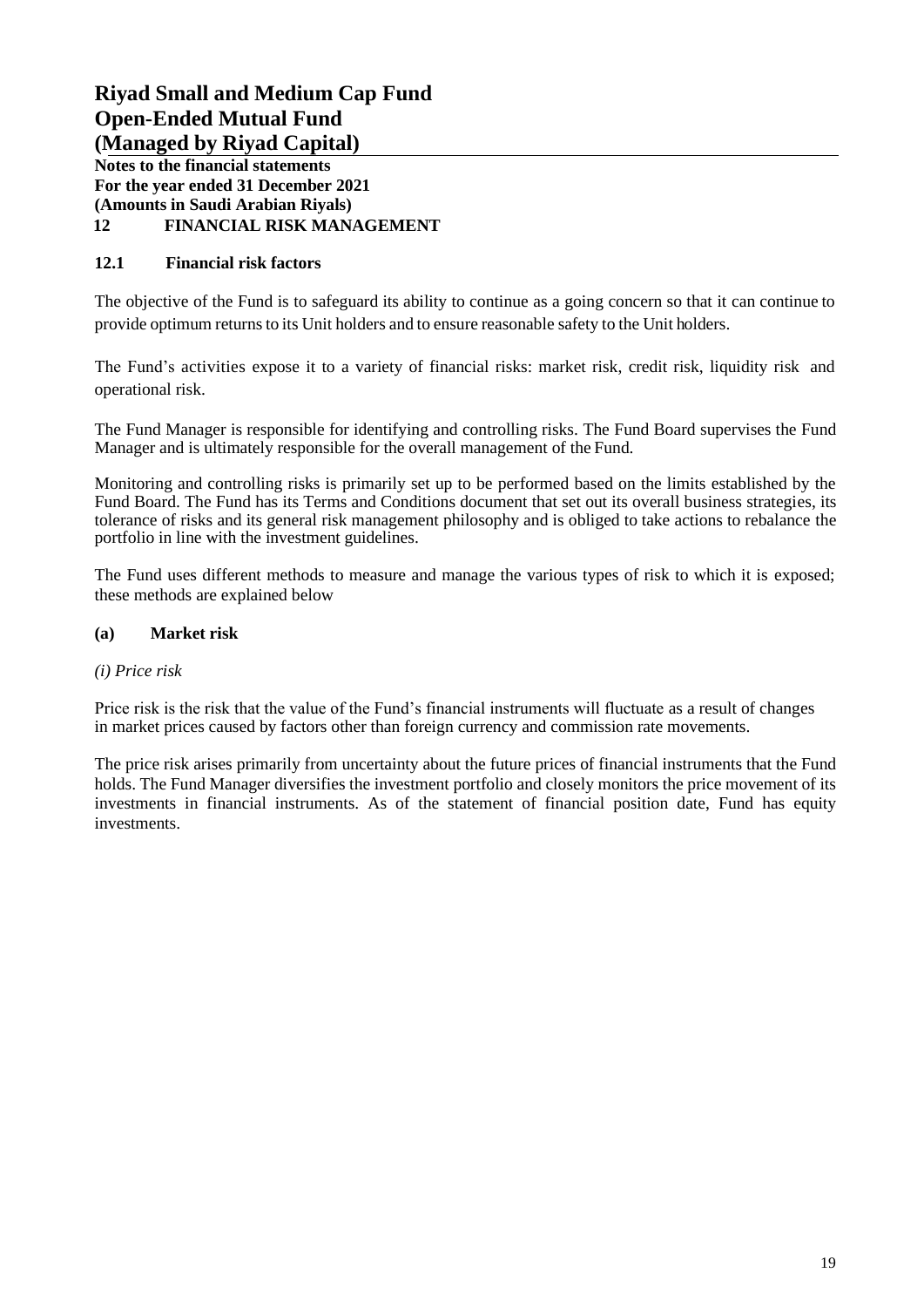**Notes to the financial statements For the year ended 31 December 2021 (Amounts in Saudi Arabian Riyals)**

### **13 FINANCIAL RISK MANAGEMENT (CONTINUED)**

#### **13.1 Financial risk factors (continued)**

#### **(a) Market risk (continued)**

The effect on the net assets value (as a result of the change in the fair value of investments as at 31 December 2021 and 31 December 2020) due to a reasonably possible change in equity indices based on the industry concentration, with all other variables held constants is as follows:

|                                        | <b>31 December 2021</b>                                    |                                | 31 December 2020                    |                         |
|----------------------------------------|------------------------------------------------------------|--------------------------------|-------------------------------------|-------------------------|
|                                        | <b>Potential</b><br>reasonab<br>le change<br>$\frac{0}{0}$ | <b>Impact on</b><br><b>NAV</b> | Potential<br>reasonable<br>change % | Impact on<br><b>NAV</b> |
| Materials                              | $1\%$                                                      | 76,459                         | 1%                                  | 61,092                  |
| <b>Banks</b>                           | $1\%$                                                      | 42,230                         | 1%                                  | 23,948                  |
| Retailing                              | $1\%$                                                      | 17,726                         | 1%                                  | 14,988                  |
| Transportation                         | $1\%$                                                      | 9,407                          | 1%                                  |                         |
| Telecommunication services             | $1\%$                                                      | 9,366                          | 1%                                  | 13,335                  |
| Real estate management and development | $1\%$                                                      | 8,625                          | 1%                                  | 11,424                  |
| Energy                                 | $1\%$                                                      | 6,811                          | 1%                                  | 5,473                   |
| Health care equipment and services     | $1\%$                                                      | 6,672                          | 1%                                  | 9,309                   |
| Capital goods                          | $1\%$                                                      | 5,235                          | 1%                                  | 2,898                   |
| Consumer services                      | $1\%$                                                      | 4,214                          | 1%                                  | 5,328                   |
| <b>Utilities</b>                       | $1\%$                                                      | 4,183                          | 1%                                  |                         |
| Media and entertainment                | $1\%$                                                      | 3,654                          | 1%                                  |                         |
| Software and services                  | $1\%$                                                      | 3,405                          | 1%                                  |                         |
| Insurance                              | $1\%$                                                      | 3,096                          | 1%                                  | 7,720                   |
| Food and beverages                     | $1\%$                                                      | 2,026                          | 1%                                  | 8,861                   |
| Food and staples retailing             | $1\%$                                                      | 1,346                          | 1%                                  | 3,473                   |
| <b>REITs</b>                           | $1\%$                                                      |                                | 1%                                  | 2,101                   |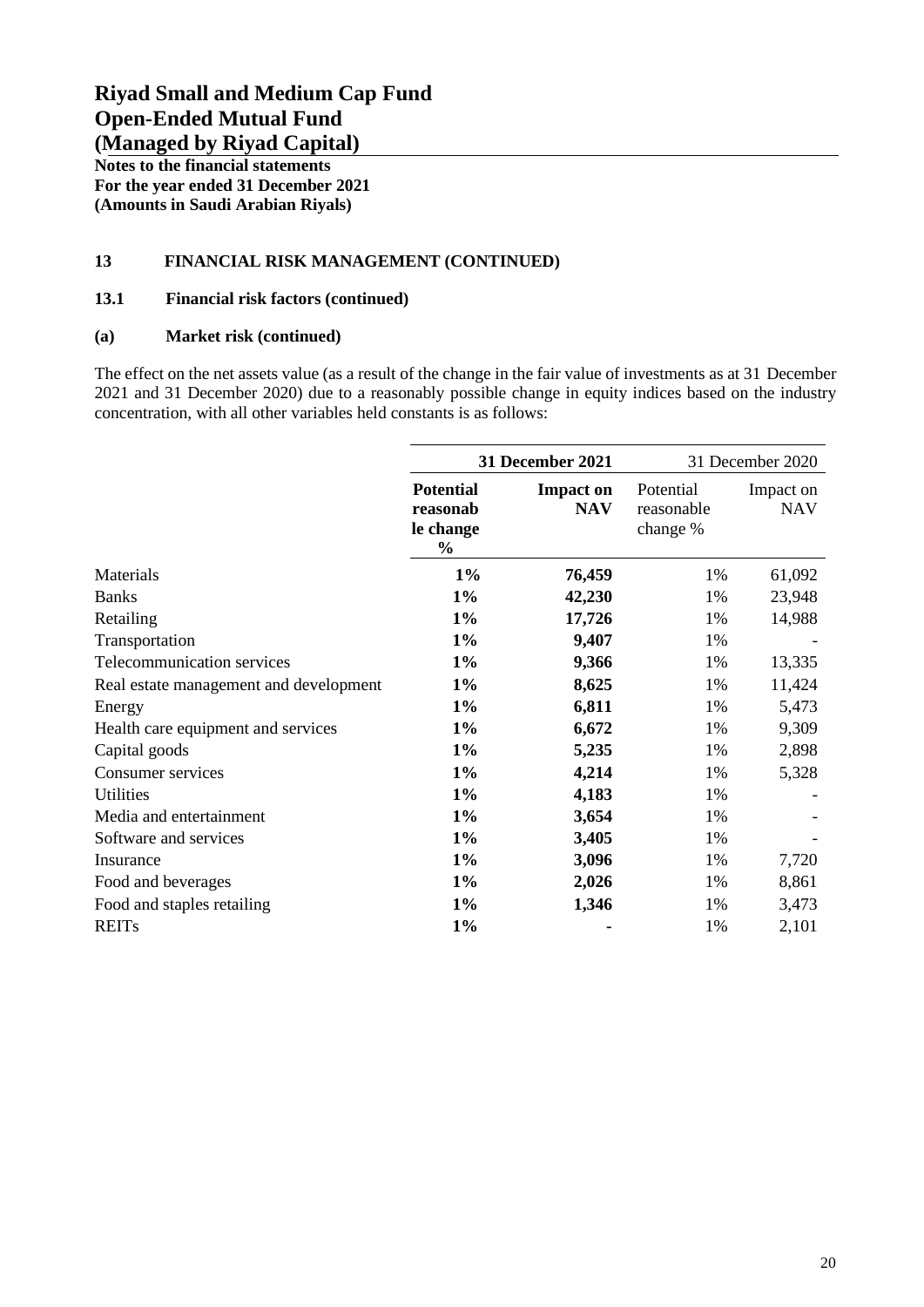**Notes to the financial statements For the year ended 31 December 2021 (Amounts in Saudi Arabian Riyals)**

## **13 FINANCIAL RISK MANAGEMENT (CONTINUED)**

#### **13.1 Financial risk factors (continued)**

#### **(b) Credit risk**

Credit risk is the risk that one party to a financial instrument will fail to discharge an obligation and cause the other party to incur a financial loss. The Fund is exposed to credit risk for its cash and cash equivalents and receivables. Bank balances are deposited in Riyad Bank which has a sound credit rating.

The following table shows the Fund's maximum exposure to credit risk for components of the statement of financial position.

|                           | 31 December 2021 | 31 December 2020 |
|---------------------------|------------------|------------------|
| Cash and cash equivalents | 920,119          | 108,042          |

### **(c) Liquidity risk**

Liquidity risk is the risk that the Fund may not be able to generate sufficient cash resources to settle its obligations in full as they fall due or can only do so on terms that are materially disadvantageous.

The Fund's terms and conditions provide for subscription and redemption of units on Monday and Thursday, therefore, exposed to the liquidity risk of meeting Unitholder redemptions on these days. The Fund's financial liabilities primarily consist of payables which are expected to be settled within one month from the statement of financial position date.

The Fund Manager monitors liquidity requirements by ensuring that sufficient funds are available to meet any commitments as they arise, either through new subscriptions, liquidation of the investment portfolio or by taking short term loans from the Fund Manager.

The expected maturity of the assets and liabilities of the Fund is less than 12 months.

## **(d) Operational risk**

Operational risk is the risk of direct or indirect loss arising from a variety of causes associated with the processes, technology and infrastructure supporting the Fund's activities either internally or externally at the Fund's service provider and from external factors other than credit, liquidity, currency and market risks such as those arising from the legal and regulatory requirements.

The Fund's objective is to manage operational risk so as to balance limiting of financial losses and damage to its reputation with achieving its investment objective of generating returns to Unit holders.